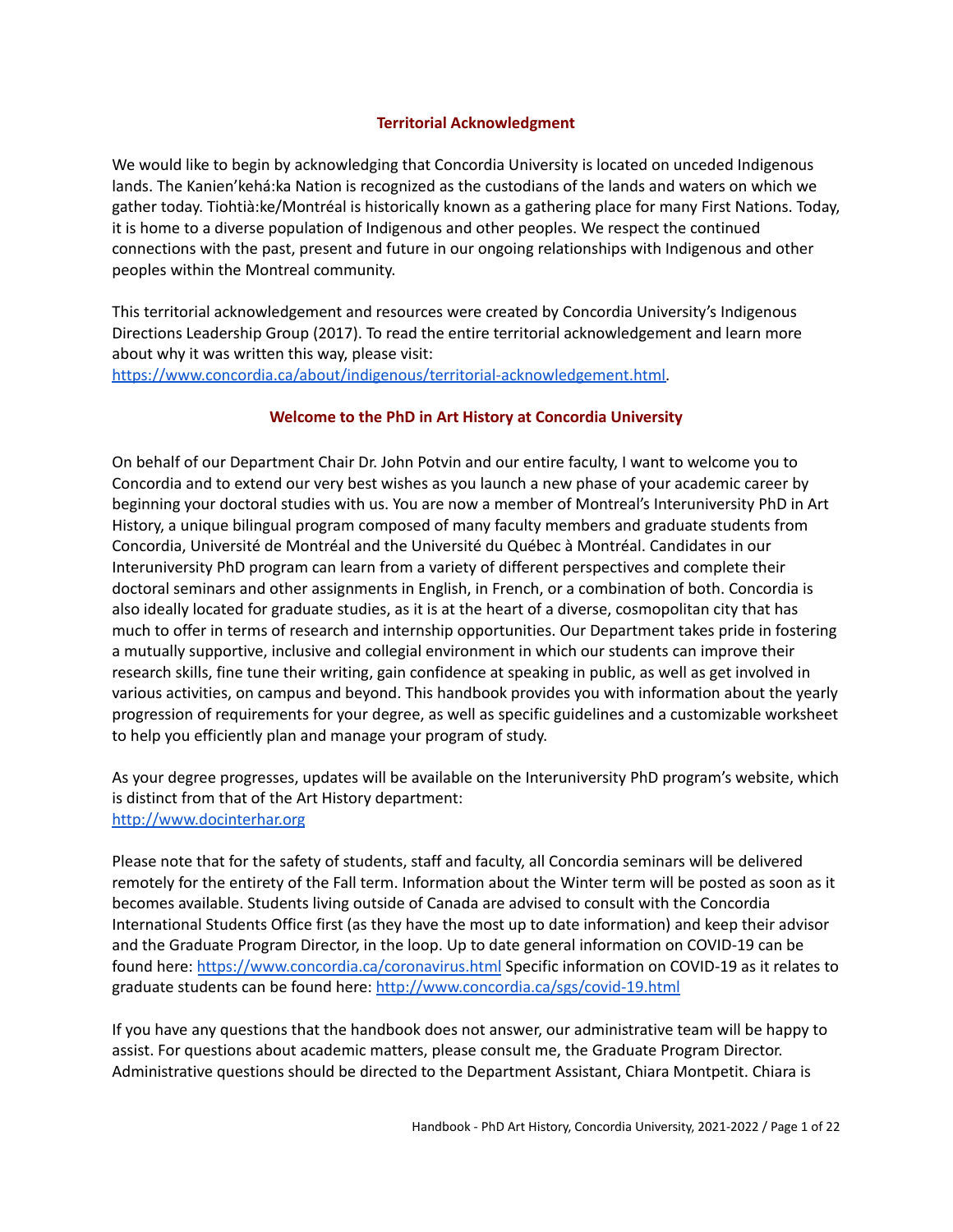available Monday to Friday during regular office hours. My regularly scheduled times for consultations for the Fall 2021 term are Mondays from 1:00 to 3:00 PM. I am also available for drop-in meetings, if necessary. We please ask you to contact us via email and/or book a Zoom or phone appointment, until further notice.

Once again, welcome to the Department of Art History! I look forward to getting to know each of you better during the course of your graduate studies. I wish you a wonderful term, successful studies, as well as peace and resilience during these challenging times.

Best wishes,

N+P

**Nicola Tullio Pezolet, PhD** Graduate Program Director Department of Art History nicola.pezolet@concordia.ca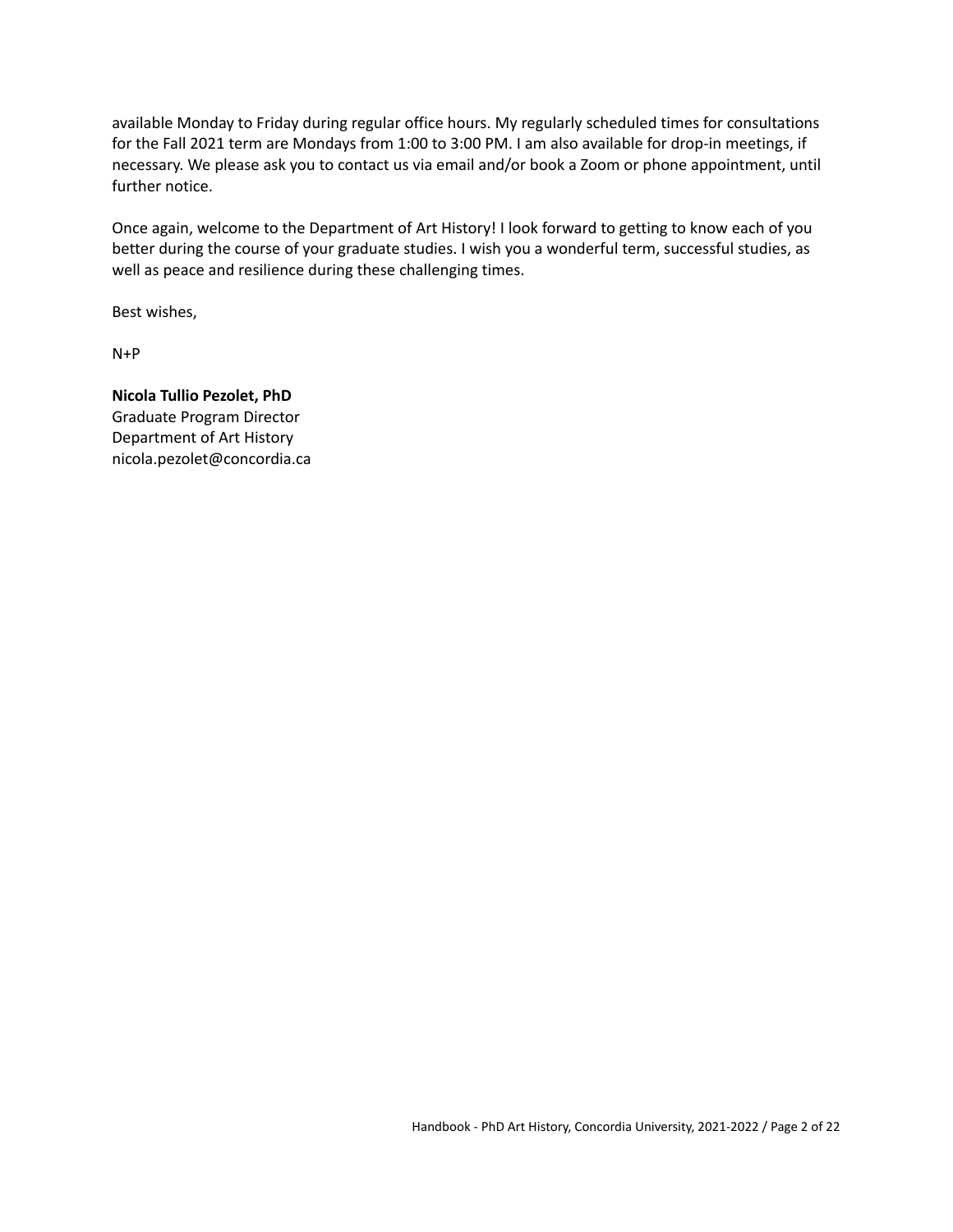# **Table of Contents**

| <b>GENERAL INFORMATION</b>                                  | 5  |
|-------------------------------------------------------------|----|
| Program Information, Websites and Contacts                  | 5  |
| Your Contact Information                                    | 6  |
| <b>Student Cards and Student Accounts</b>                   | 6  |
| The Graduate Community in Art History                       | 6  |
| Your Supervisor                                             | 6  |
| Academic Integrity                                          | 7  |
| <b>Annual Reports</b>                                       | 7  |
| Program Time Limit                                          | 7  |
| Sexual Violence and Consensual Relationships                | 8  |
| LANGUAGE REQUIREMENTS AND PROTOCOLS                         | 8  |
| Requirements                                                | 8  |
| Protocols                                                   | 9  |
| <b>FUNDING AND PROFESSIONAL DEVELOPMENT</b>                 | 9  |
| Grants, Scholarships and Awards                             | 9  |
| Teaching and Research Assistantships                        | 9  |
| Teaching                                                    | 10 |
| GradProSkills                                               | 10 |
| <b>DEGREE MILESTONES &amp; TIMELINE</b>                     | 10 |
| DEGREE REQUIREMENTS AND PROCEDURES                          | 11 |
| Course Work and Registration Procedures                     | 11 |
| Research Tutorial and Thesis Proposal Guidelines (ARTH 820) | 13 |
| <b>Thesis Committee</b>                                     | 13 |
| Comprehensive Exam Guidelines (ARTH 808)                    | 14 |
| <b>Written Examination</b>                                  | 14 |
| <b>Oral Examination</b>                                     | 14 |
| Doctoral Forum (ARTH 807)                                   | 14 |
| Guidelines                                                  | 14 |
| Evaluation                                                  | 15 |
| <b>Procedures and Timeline</b>                              | 15 |
| <b>Thesis</b>                                               | 15 |
| Writing and Research                                        | 15 |
| <b>Thesis Requirements</b>                                  | 16 |
| Thesis Completion and Submission                            | 16 |

Handbook - PhD Art History, Concordia University, 2021-2022 / Page 3 of 22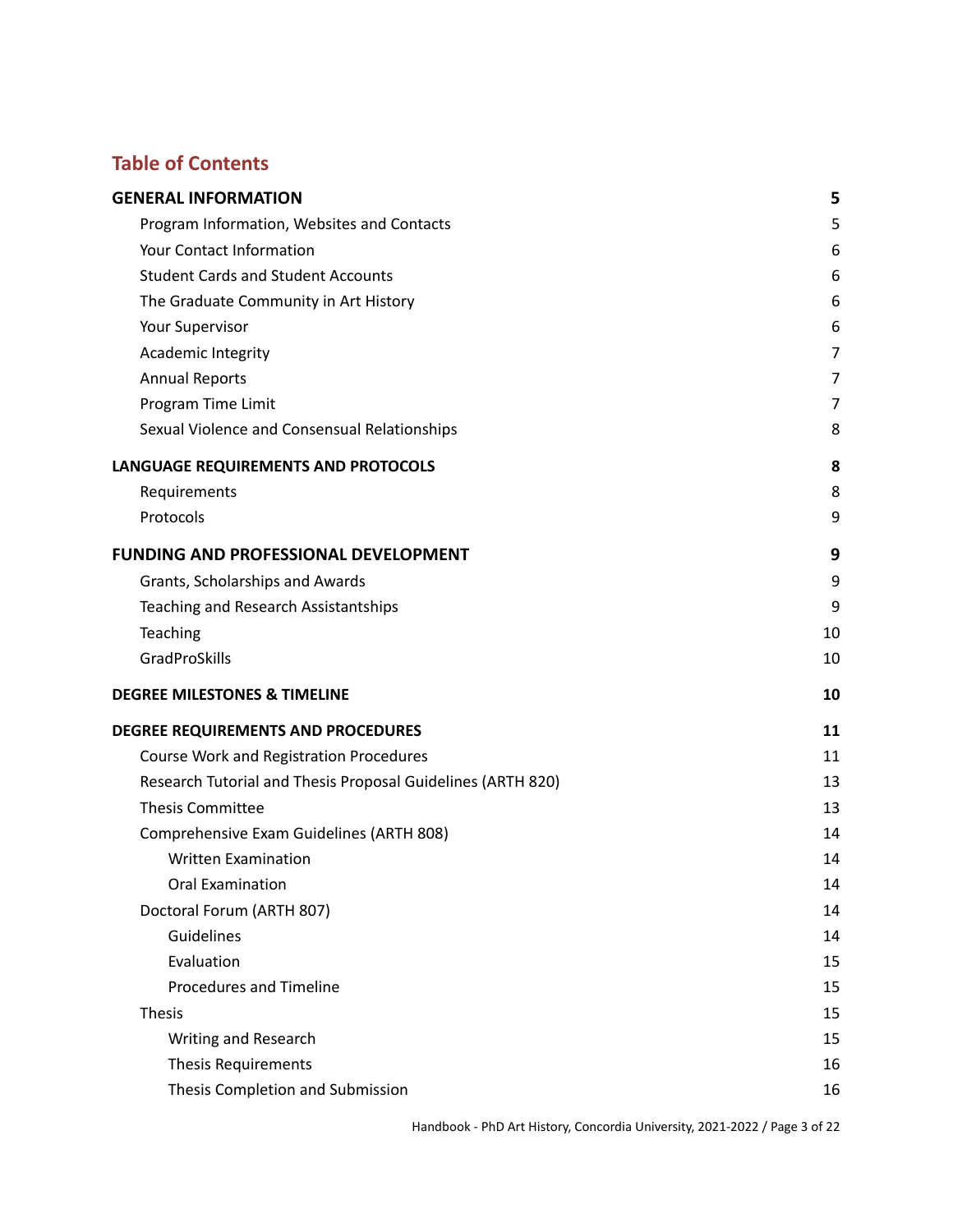| <b>Thesis Examination Committee</b>        | 16 |
|--------------------------------------------|----|
| The Defence                                | 17 |
| Additional Language Requirement            | 17 |
| <b>SERVICE REQUESTS (STUDENT REQUESTS)</b> | 17 |
| Leaves of Absence                          | 17 |
| <b>Time Limit Extensions</b>               | 18 |
| <b>SUPPORT AND RESOURCES</b>               | 18 |
| <b>Student Hub</b>                         | 18 |
| Accessibility                              | 18 |
| Opus Cards                                 | 18 |
| Libraries                                  | 19 |
| The School of Graduate Studies             | 19 |
| Access to Technology                       | 19 |
| Thesis Writing Spaces                      | 19 |
| Sequencing Options - PhD Art History       | 21 |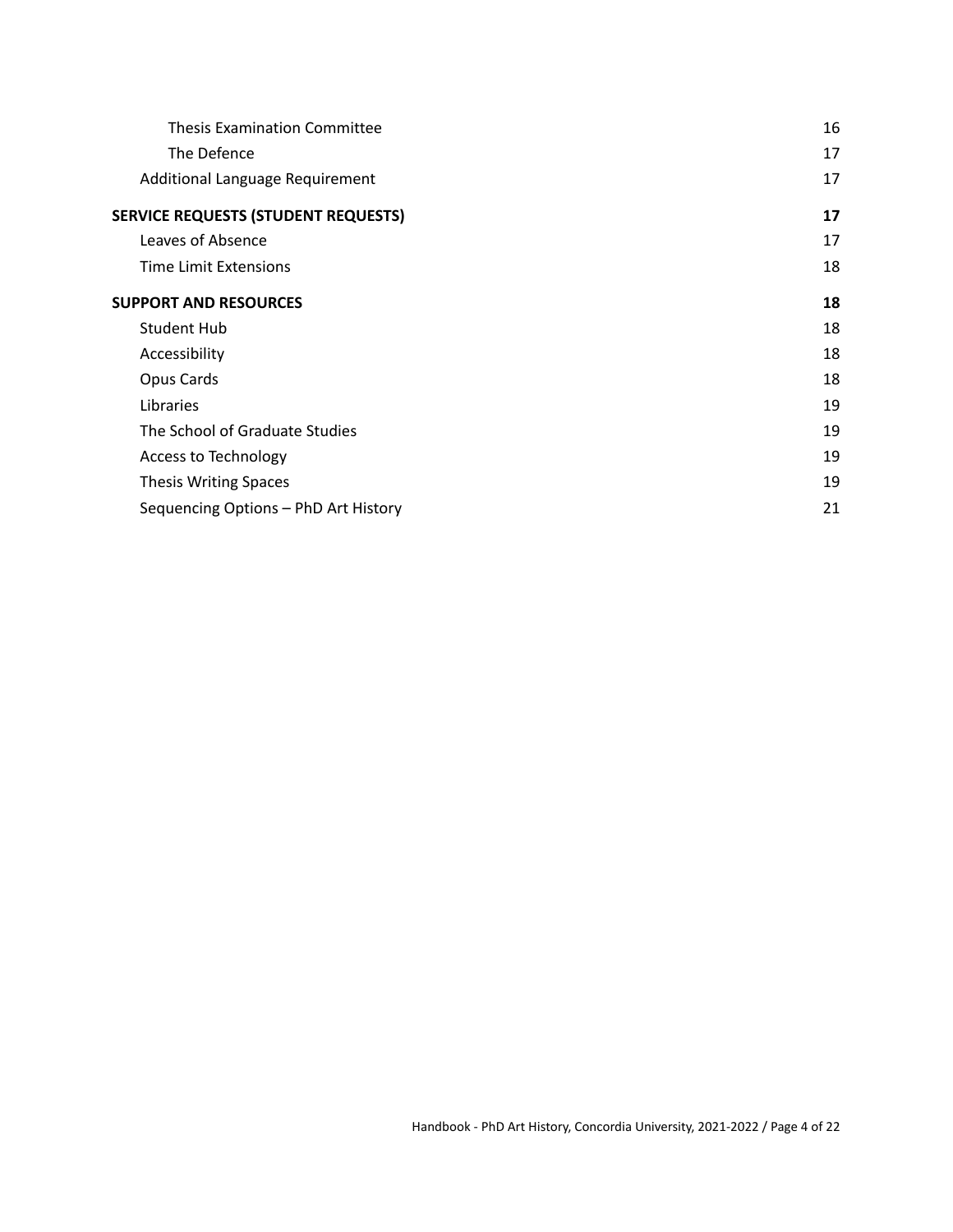#### <span id="page-4-0"></span>**GENERAL INFORMATION**

The Doctoral Program in Art History was inaugurated in 1997. It provides in-depth training in research designed to promote theoretical debate and empirical research in the various fields of art history. Through an emphasis on the methodological investigation of the discipline and through the encouragement of interdisciplinary activity, students make an original contribution to knowledge.

The program brings together a wide and varied range of expertise from Concordia University, Université de Montréal, and Université du Québec à Montréal. Students enroll at the institution at which their thesis supervisor teaches, but can do coursework across the partner institutions. The program is administered by a committee with two members from each university, and each year one university is responsible for coordinating the program. In 2021-22, UQAM has this responsibility. Within this collaborative structure, students are governed by the rules, deadlines and practices of their home institution, except for seminars, where the rules of the host institution apply. Concordia's rules are set out in the graduate calendar: <http://www.concordia.ca/academics/graduate/calendar/current.html>.

#### <span id="page-4-1"></span>**Program Information, Websites and Contacts**

The most complete and up-to-date program information is on the Interuniversity PhD Art History Program website [\(http://www.docinterhar.org](http://www.docinterhar.org/program/)). Additional information specific to Concordia is available through our Art History website [\(http://www.concordia.ca/finearts/art-history.html](http://www.concordia.ca/finearts/art-history.html)) as well as the School of Graduate Studies website: <http://www.concordia.ca/sgs.html>.

If you are unable to answer your program-related queries via this handbook, these sites or the MyConcordia portal, contact Chiara Montpetit at the Department of Art History, for assistance. Should Chiara be unavailable, the Department Coordinator, Camille Pouliot, will happily assist you.

*This handbook does not replace the official program website and graduate calendar, and should be used in conjunction with the regularly updated information that is contained there.*

**Dr. Nicola T. Pezolet Dr. John Potvin** Graduate Program Director **Chair of Department** EV 3-765 EV 3-820 [nicola.pezolet@concordia.ca](mailto:nicola.pezolet@concordia.ca) 514-848-2424 x 5449 *Contact Nicola for academic matters*.

**Chiara Montpetit Camille Pouliot** Department Assistant Department Coordinator EV 3-817 EV 3-819 [art.history@concordia.ca](mailto:art.history@concordia.ca) 514-848-2424 x 5392 *Contact Chiara for administrative matters*.

[jo](mailto:johanne.sloan@concordia.ca)hn.potvin@concordia.ca 514-848-2424 x 4692

camille.pouliot@concordia.ca 514-848-2424 x 4700

Contact information for the other universities is provided on the program website.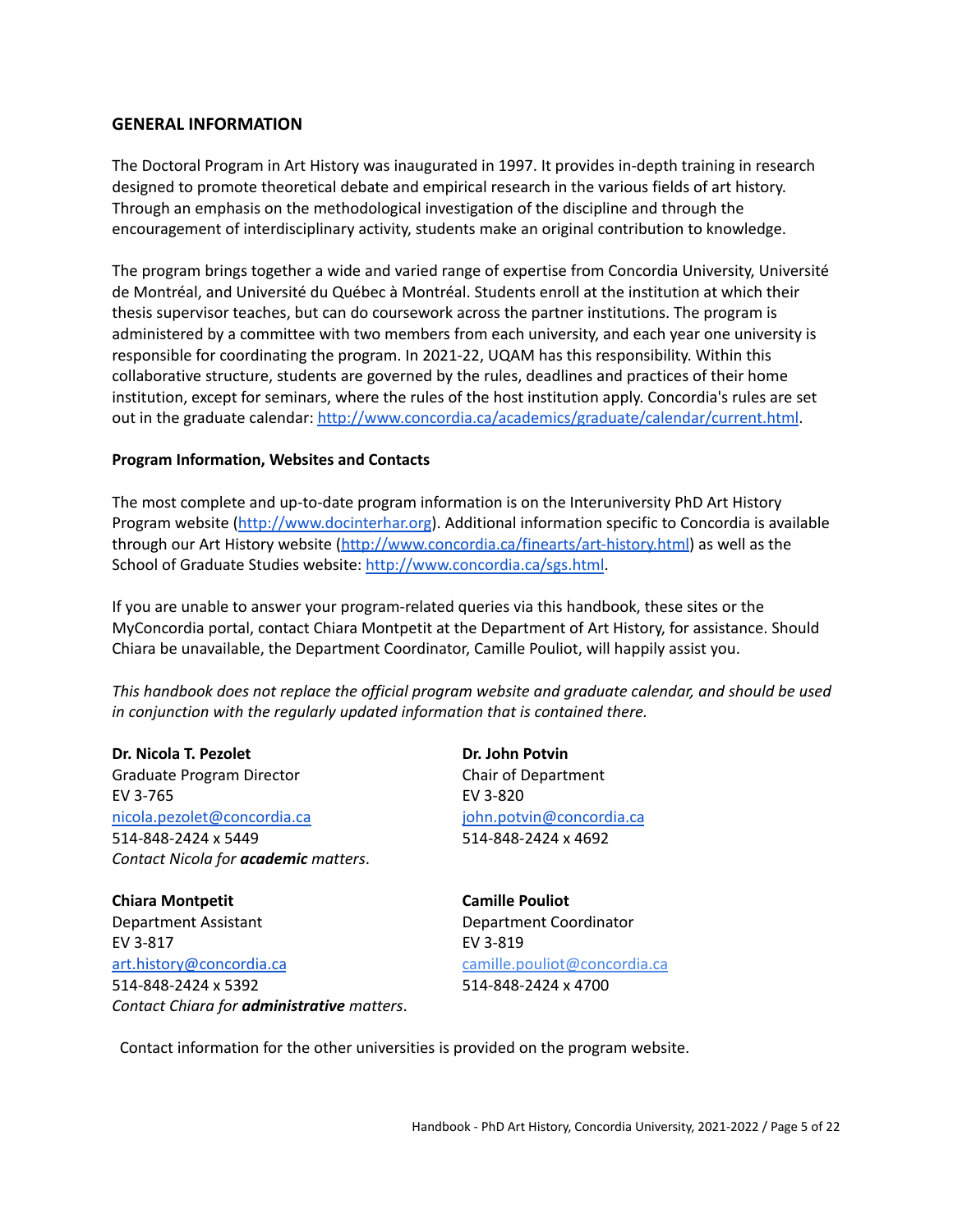#### **Your Contact Information**

It is very important that you keep your contact information up to date on the [https://my.concordia.ca](https://my.concordia.ca/) portal **and** with the Department Assistant. If you change email addresses on the portal without informing the Department Assistant, we will not be aware that you have made the change. Concordia email accounts can be obtained through the MyConcordia portal. For more information, visit [https://www.concordia.ca/it/services/office-365-education.html.](https://www.concordia.ca/it/services/office-365-education.html)

#### **Student Cards and Student Accounts**

Student ID cards are being issued by the Birks Student Service Centre by appointment only. Appointments can be booked via your MyConcordia portal under Student Services (ID Card Appointment Booking). Please ensure that you are currently registered for at least one course for 24 hours before your appointment. The ID cards are issued in the LB building, and the entrance is at the corner of Bishop and de Maisonneuve.

To avoid late charges, your fall tuition and fees must be paid in full by September 30. In the face of the COVID-19 pandemic, requests that were previously made in-person at the Birks Student Service Centre can now be made online. You can call 514-848-2424 x 2668 Monday to Friday between 9 a.m. and 5 p.m. EST with any questions. Otherwise you can email [students@concordia.ca.](mailto:students@concordia.ca) More information can be found here: [https://www.concordia.ca/students/birks/covid-19.html.](https://www.concordia.ca/students/birks/covid-19.html)

#### <span id="page-5-0"></span>**The Graduate Community in Art History**

Each year, a welcome event helps you get to know the faculty at the 3 universities and offers an opportunity for the community to come together. The Art History Department at Concordia also organizes an annual graduate potluck. Since we are still practicing social distancing, you will receive information concerning the form these events will take: either they will be deferred, or be done virtually. You will receive invitations by email. Once your courses are finished, you may find that writing a dissertation can be a lonely business. Talking to other students about your shared experiences is a helpful way to combat these difficulties. Peer reading and/or writing groups are one excellent way to build an intellectual community, as is attendance at as many public lectures as possible.

The Art History Graduate Students Association is open to all graduate students: [ahgsa.concordia@gmail.com](mailto:ahgsa.concordia@gmail.com). Students in the doctoral program also organize *Hypotheses*, a program of short graduate student symposia hosted by the Montreal Museum of Fine Arts [http://conferences-hypotheses.org.](http://conferences-hypotheses.org/) Other mixed-level student groups include the Ethnocultural Art Histories Research Working Group (EAHR), the Afrofuturism Research Collective (ARC), the Global South Working Group and the Indigenous Arts Research Group (IARG). For details: [https://www.concordia.ca/finearts/art-history/student-life/associations.html.](https://www.concordia.ca/finearts/art-history/student-life/associations.html)

#### <span id="page-5-1"></span>**Your Supervisor**

A good student-supervisor relationship is key to a positive PhD experience, and clear and open communication is at its heart. An early discussion with your advisor about mutual expectations is a very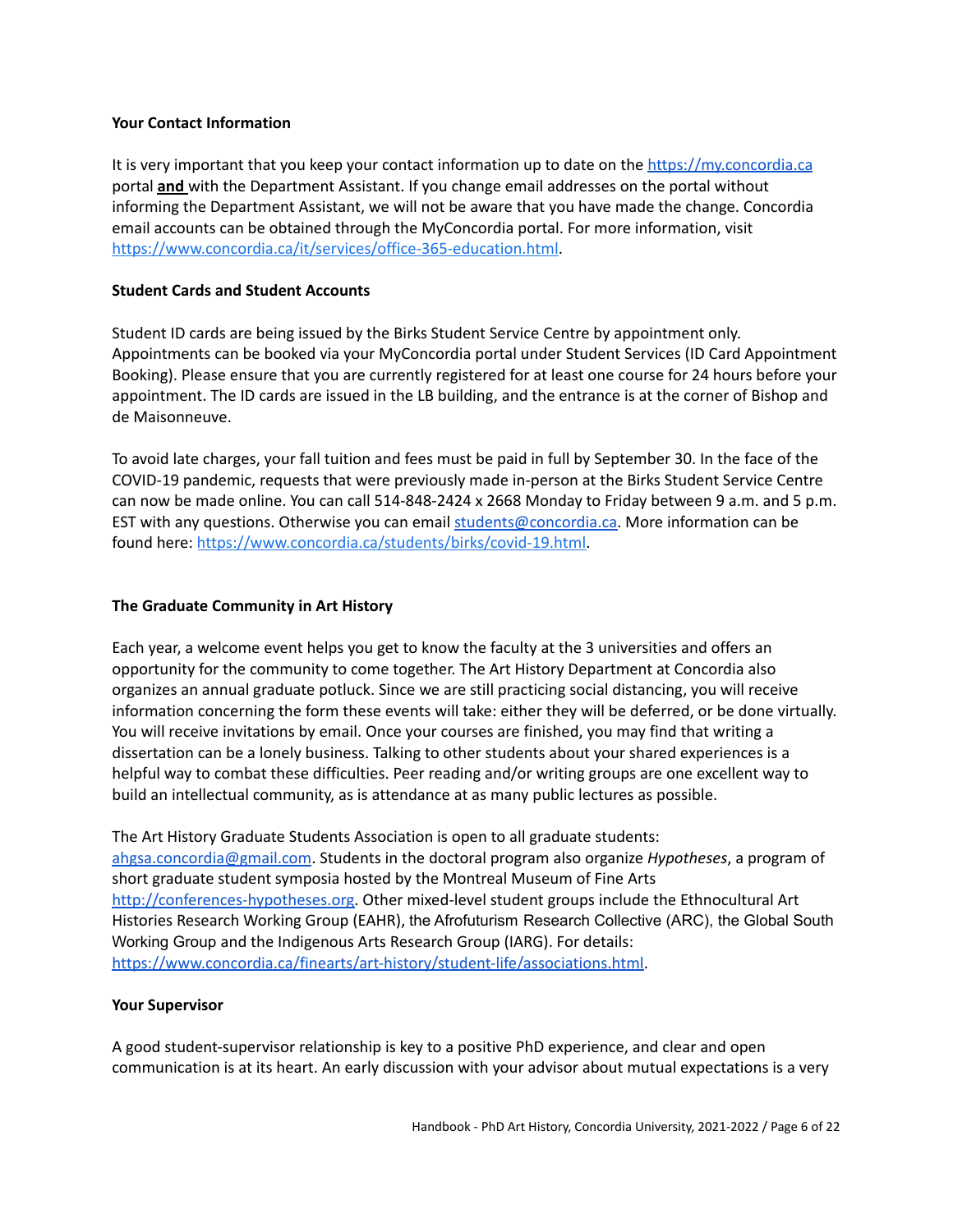good idea. Guidelines and principles for positive supervision relationships are available to you:

# [http://www.cags.ca/documents/publications/working/Guiding%20Principles%20for%20Graduate%20Stu](http://www.cags.ca/documents/publications/working/Guiding%20Principles%20for%20Graduate%20Student%20Supervision%20in%20Canada%20-%20rvsn7.pdf) [dent%20Supervision%20in%20Canada%20-%20rvsn7.pdf](http://www.cags.ca/documents/publications/working/Guiding%20Principles%20for%20Graduate%20Student%20Supervision%20in%20Canada%20-%20rvsn7.pdf)

### <https://www.concordia.ca/sgs/resources/handbooks/phd-supervision-guidelines.html>

If you feel that something about your supervision is not working well, please raise your concerns with your supervisor. Few such problems are resolved by waiting, whereas an early word can make all the difference in contributing to a positive educational experience. It is ultimately your responsibility to ensure that you are receiving the supervision that you need, but assistance is available. If you require advice or mediation, please consult the Graduate Program Director. If your supervisor is the GPD, you may also approach the Chair or the Associate Dean of Students, School of Graduate Studies.

### <span id="page-6-0"></span>**Academic Integrity**

The most common offence under the Academic Code of Conduct is plagiarism, which the Code defines as "the presentation of the work of another person as one's own or without proper acknowledgement**.**"

Unintentional plagiarism may occur if you paraphrase too closely or even if you adopt an idea from someone else without acknowledgement. Don't be embarrassed to ask your supervisor for guidance if you are in any doubt, especially about paraphrasing.

#### **Technology, Code of Conduct and Intellectual Property**

Per Concordia rules, all individuals participating in courses are expected to be professional and constructive throughout the course, including in their communications. Concordia students are subject to the Code of Rights and Responsibilities which applies both when students are physically and virtually engaged in any University activity, including classes, seminars, meetings, etc. Students engaged in University activities must respect this Code when engaging with any members of the Concordia community, including faculty, staff, and students, whether such interactions are verbal or in writing, face to face or online/virtual. Failing to comply with the Code may result in charges and sanctions, as outlined in the Code. Content belonging to instructors shared in online courses, including, but not limited to, online lectures, course notes, and video recordings of classes remain the intellectual property of the faculty member. It may not be distributed, published or broadcast, in whole or in part, without the express permission of the faculty member. Students are also forbidden to use their own means of recording any elements of an online class or lecture without express permission of the instructor. Any unauthorized sharing of course content may constitute a breach of the Academic Code of Conduct and/or the Code of Rights and Responsibilities. As specified in the Policy on Intellectual Property, the University does not claim any ownership of or interest in any student intellectual property. All university members retain copyright over their work. The complete Code of Rights and Responsibilities is available online:

<https://www.concordia.ca/content/dam/common/docs/policies/official-policies/BD-3.pdf>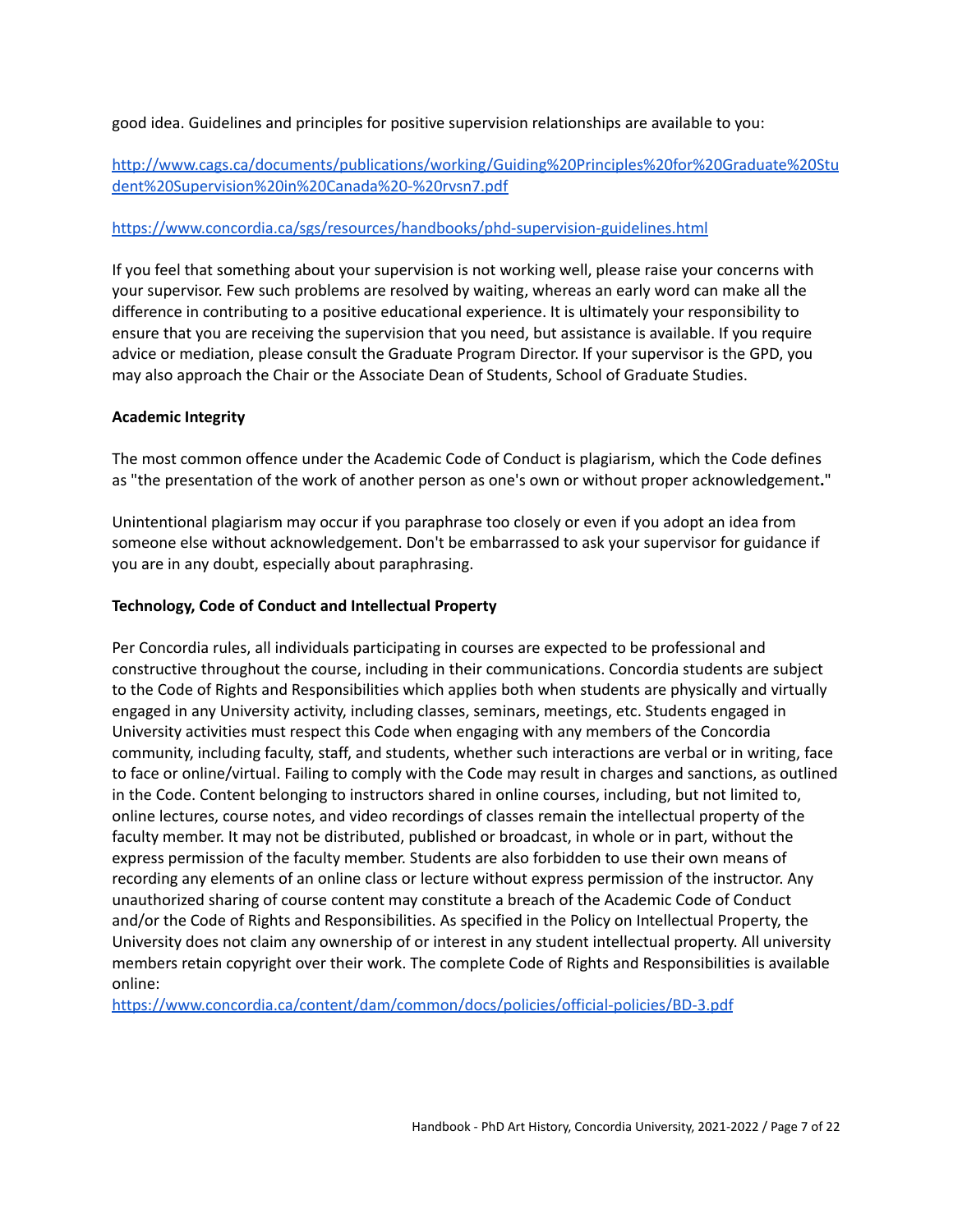#### <span id="page-7-0"></span>**Annual Reports**

Each winter, the School of Graduate Studies requires that students and supervisors complete an annual report which is reviewed by the Graduate Program Director. The purpose of the report is two-fold: it enables you to take stock of your own goals and progress, and it enables departments to identify any students who may be having difficulties in their program and contribute to solutions when possible. Students have the opportunity to request confidential follow-up from their GPD or from the School of Graduate Studies. The accounts of students who do not complete the report are blocked until the report is received.

#### <span id="page-7-1"></span>**Program Time Limit**

When taken full-time, the PhD in Art History can be completed in four years of intense focus, with course-work completed during the first year, the thesis proposal and comprehensive examinations completed in the second year, and the dissertation written in the third and fourth years. If you teach, agree to extensive extracurricular or professional commitments, or simply work at a slower pace, your time to completion will be longer. Concordia University regulations stipulate that all requirements must be completed within six years for full-time students and eight years for part-time students. Your official time limit is listed on your student record. Abiding by the university's regulations on time limits and extensions, as well as all other deadlines, is the responsibility of the student.

#### <span id="page-7-2"></span>**Sexual Violence and Consensual Relationships**

Sexual discrimination, intimidation, harassment and assault are not tolerated at Concordia University. If you require immediate assistance, contact security. If you have experienced or witnessed sexual violence or misconduct, help is available at the Sexual Assault [Resource](https://www.concordia.ca/students/sexual-assault.html) Centre ([sarc@concordia.ca\)](mailto:sarc@concordia.ca). Power differentials between students and their instructors (including Teaching Assistants) mean that even consensual sexual or romantic relationships put students in a vulnerable position and constitute a conflict of interest that must be formally declared and addressed. Such relationships are strongly discouraged. To learn more visit:

<https://www.concordia.ca/students/sexual-assault/standing-committee-on-sexual-violence.html>**.**

All students must complete the Sexual Violence Awareness and Prevention training once during their program. All information is on [https://www.concordia.ca/conduct/sexual-violence/training.html](https://www.concordia.ca/conduct/sexual-violence/training.html.All). It is a 40 minute training that can be accessed in MyConcordia.

### <span id="page-7-3"></span>**LANGUAGE REQUIREMENTS AND PROTOCOLS**

The Interuniversity PhD Program offers a unique bilingual environment where students can learn across intellectual traditions. The program's official languages are French and English, and its requirements may be completed in either of these languages or in a combination of both of them. Because students who understand both French and English are best able to take full advantage of the program's many opportunities for intercultural exchange, all students are strongly encouraged to develop their language skills while in the program.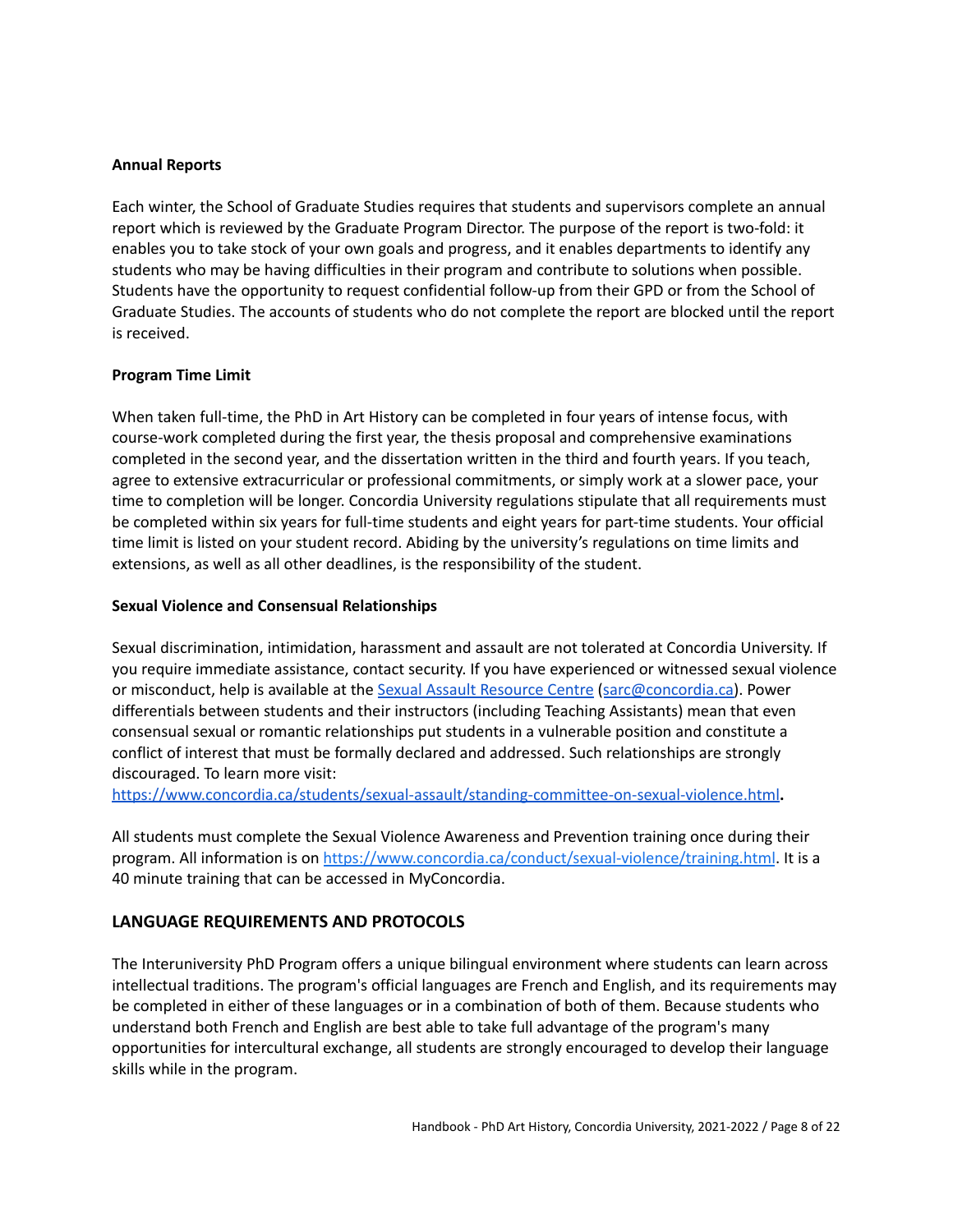#### <span id="page-8-0"></span>**Requirements**

Applicants must be fully proficient in English or French at the point of admission. During the course of their studies, candidates must also demonstrate their understanding of an additional language relevant to their thesis research or to the program as a whole. It is the supervisor's responsibility to assess whether students have this linguistic proficiency. If necessary, your supervisor will recommend a course of study and reassess upon its completion.

When determining your proficiency, supervisors have the discretion to consider a variety of possible indicators, including but not limited to:

- 1. The additional language is your mother tongue, or you have completed your secondary or postsecondary education in that language.
- 2. You have passed an oral or written test of comprehension, set and administered by the supervisor, by a colleague, or within the home department. Supervisors may call on the expertise of colleagues at the partner institutions if necessary, through the intermediary of the GPD.
- 3. You have obtained a B or higher in formal language courses. The level and extent of the coursework to be followed should be determined by your supervisor in conjunction with the training provider, taking into account the needs of your research.
- 4. You have successfully completed a graduate-level course that is taught in the additional language.

Any student who disputes their supervisor's assessment should present a request for reassessment to the GPD, who will either perform the reassessment or enlist a colleague to do so.

### <span id="page-8-1"></span>**Protocols**

All written work, including the thesis, may be submitted in French or English. The language of discussion in Block A seminars is the same as the language of instruction, with the understanding that students may express complex ideas in the program's other language. Professors determine the language or languages of instruction and discussion in Block B seminars. Students determine the language(s) of discussion in their comprehensive examinations and thesis defence. The doctoral forum is bilingual. Students and jury members speak in their language of choice and translations are provided when necessary.

### <span id="page-8-2"></span>**FUNDING AND PROFESSIONAL DEVELOPMENT**

#### <span id="page-8-3"></span>**Grants, Scholarships and Awards**

You have already been considered for all available Concordia funding for your first year. If you have been awarded a Concordia scholarship, payments will automatically be deposited in your student account after the DNE date of each term within the tenure period of the award. The money will be applied to outstanding tuition and fees. If a credit balance remains in the account, you can request a refund through your student centre. Cheques are automatically mailed to the address on file within 10 business days after the refund request has been submitted. For information about conditions of tenure for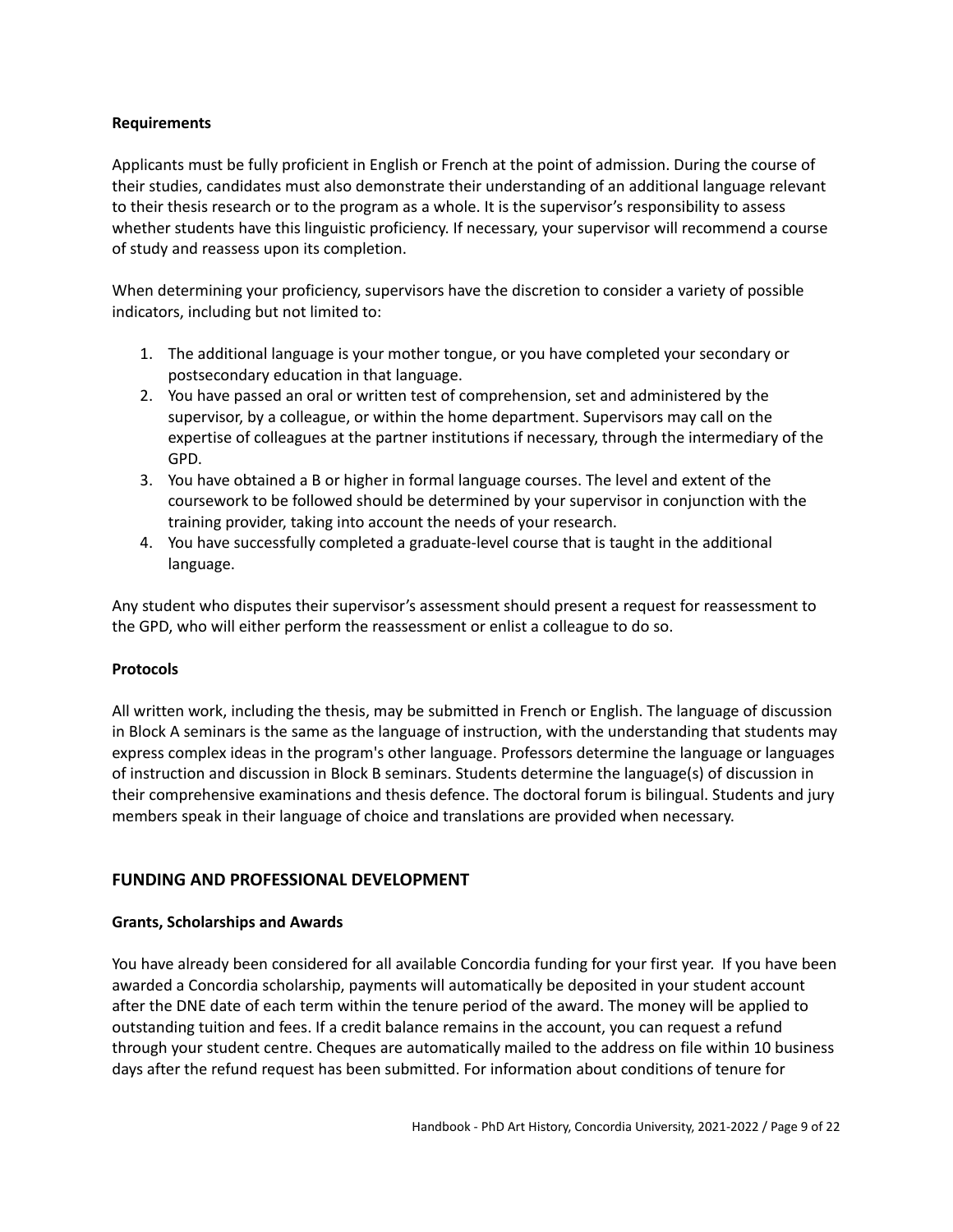#### Concordia awards consult <https://www.concordia.ca/sgs/awards-funding/award-holder-information.html>.

Obtaining external funding for doctoral studies is increasingly important, not just for the financial support but to build a research profile for your career. We encourage you to familiarize yourself with the Graduate Awards Department of the School of Graduate Studies, located at 2145 Mackay Street, in order to keep abreast of the various awards available to graduate students and their eligibility criteria and value. Information is also available at their website at [http://www.concordia.ca/sgs/awards-funding.html,](http://www.concordia.ca/sgs/awards-funding.html) or by calling (514) 848-2424 x 3800.

A list of awards available to Art History graduate students can be found on the Department website: [http://www.concordia.ca/finearts/art-history/programs/graduate/funding-awards.html.](http://www.concordia.ca/finearts/art-history/programs/graduate/funding-awards.html)

### <span id="page-9-0"></span>**Teaching and Research Assistantships**

Teaching and Research Assistantships at Concordia are unionized through TRAC. Incoming doctoral students are automatically considered for teaching assistantships at the time of admission, and most will typically begin to develop their teaching skills as TAs in ARTH 200. Doctoral TAships may be also available to returning students; postings for these positions are circulated by email. It is important that you not multi-task during lectures and that you respond to emails from the course instructor within 48 hours.

Many faculty members employ research assistants through their grants. Interested students should enquire directly with their supervisors or other faculty members. Supervisors might also have research assistantships or other forms of research funds allotted at prescheduled semesters that are specifically intended and/or reserved for incoming students as per their admissions offer letter. Before accepting a research assistantship, please be sure to check in with your PhD supervisor first, as students should not work too many hours per week or accumulate multiple contracts at the same time. You should also inform our Program Assistant of your contract, so we can keep our Departmental records up to date.

Prior to signing any contracts, please ensure that the total number of hours does not exceed the maximum allowed by any of your funding sources and (in the case of international students) student visa rules.

### <span id="page-9-1"></span>**Teaching**

Many students in the PhD program are offered the opportunity to teach during their degree. Teaching is reserved for strong students who have passed their comprehensive examinations, are progressing well on their thesis, have completed the [GradProSkills](https://www.concordia.ca/students/gradproskills/workshops.html) Graduate Seminar in University Teaching, and have been assessed by their supervisors as being ready for the challenge. Please be aware that while teaching offers excellent experience and is an important element of a c.v., it also slows the progress of the degree and is not right for everyone. If you wish to teach, speak to your supervisor in late October about opportunities for the following year. Your supervisor will assess your readiness and report to the Department Chair. Students are allowed to teach a maximum of eight 3-credit courses over a period of 4 consecutive years.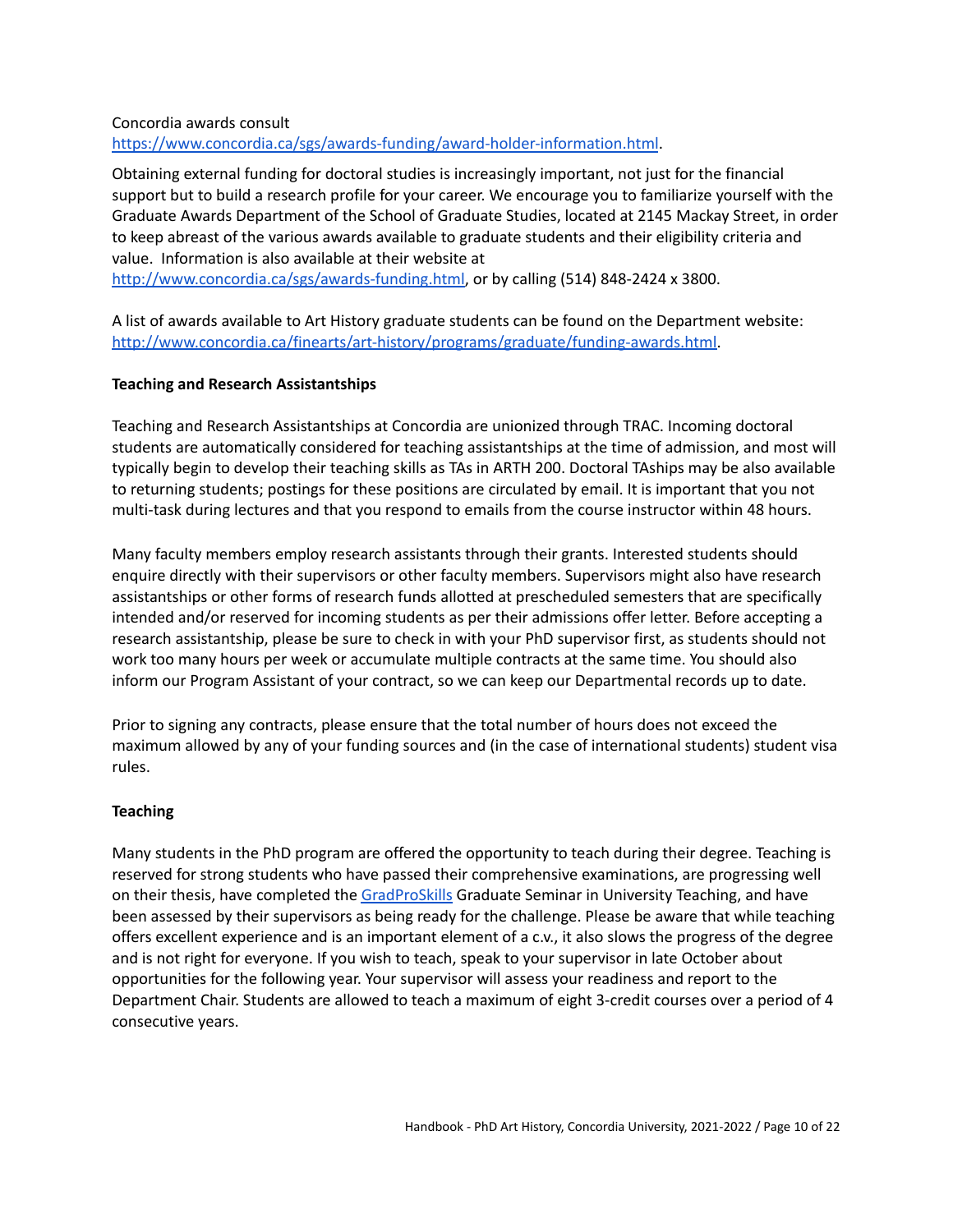#### <span id="page-10-0"></span>**GradProSkills**

A range of professional and personal development workshops are offered free to graduate students through GradProSkills: [https://www.concordia.ca/students/gradproskills.html.](https://www.concordia.ca/students/gradproskills.html)

#### <span id="page-10-1"></span>**DEGREE MILESTONES & TIMELINE**

Full-time students have 18 terms (6 years) in which to complete their degrees. Program milestones and their associated deadlines help you keep track of your progress and appear on your student centre. While there is no formal penalty for the late completion of a milestone, students in this situation should be aware that they are falling behind and plan how to address this concern.

#### **Coursework**

OPTION 1: complete in year 1

OPTION 2: complete over 2 years while simultaneously completing the written proposal and the comprehensive examinations

The milestone is formally set for the end of the 2nd term for all students; those following option 2 should informally adjust their coursework milestone to the end of term 5.

#### Thesis Proposals (*Atelier de recherche,* ARTH 820)

Milestone set for end of term 5 (spring of year 2). Once your proposal has been accepted, please ask your supervisor to file the appropriate paperwork with the Department Assistant.

#### Comprehensive Examinations (ARTH 808)

Milestone set at the end of term 6 (end of year 2) Since it may be difficult to gather your committee in the summer months, students are counselled to sit their comprehensive exams by May of their second year. Once you have completed your exams, please ensure that your supervisor has filed the appropriate paperwork with the Department Assistant.

#### Language Requirement

Milestone set at the end of term 9 (spring of year 3) Please ask your supervisor to inform the Department Assistant as soon as this requirement is met.

#### Doctoral Forum (ARTH 807)

Milestone set at the end of term 11 (spring of year 4)

#### Progress Meeting with GPD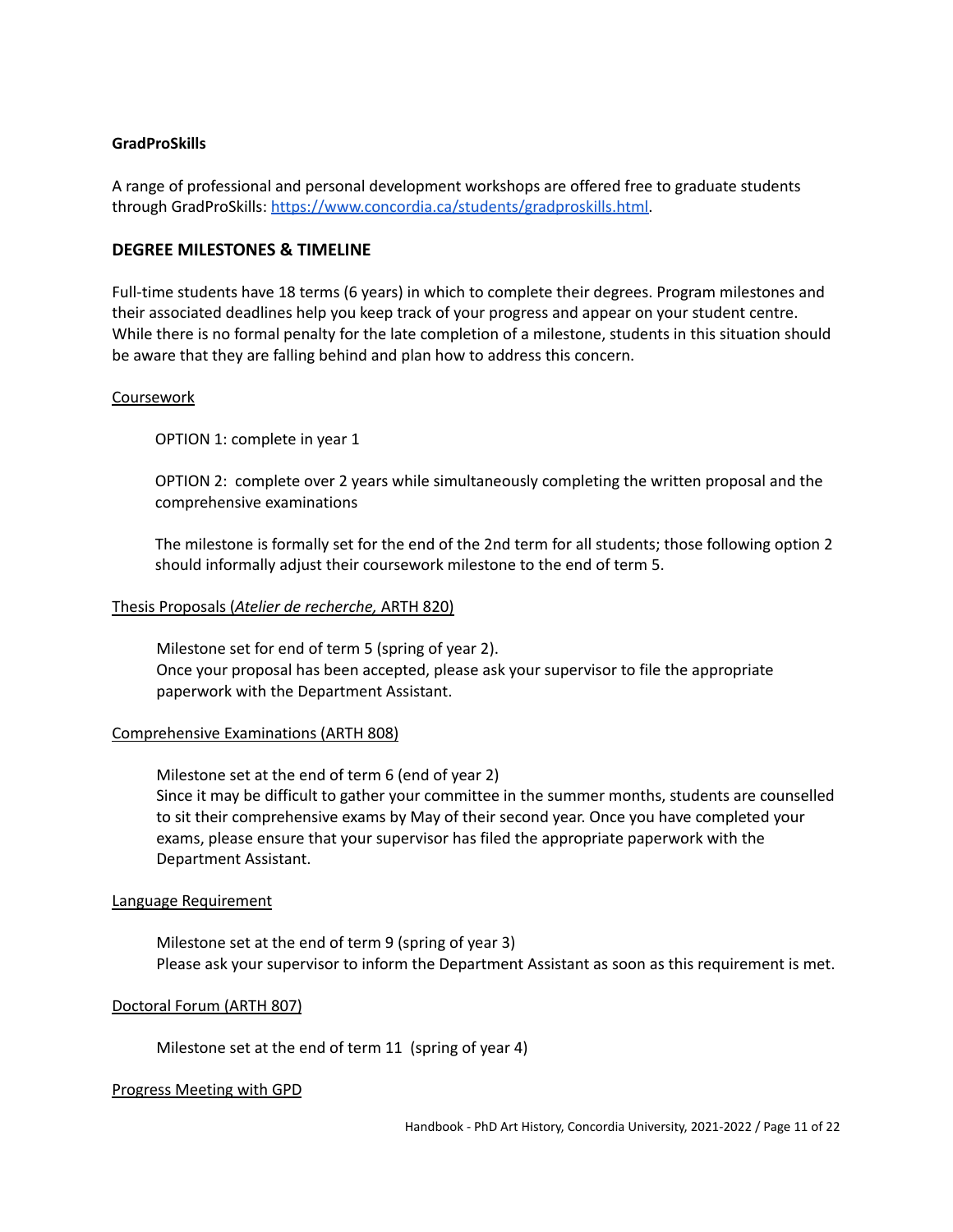Milestone set in term 13 (fall of year 5).

Each student will have an individual meeting with the GPD at the beginning of their fifth year to discuss the progress of their thesis. Students supervised by the GPD will meet with the Chair instead. All students are asked to attend the meeting with a timeline to completion.

### <span id="page-11-0"></span>**DEGREE REQUIREMENTS AND PROCEDURES**

### <span id="page-11-1"></span>**Course Work and Registration Procedures**

The seminar component of the degree (12 credits) is usually completed during the first year. Students are required to take a minimum of 3 credits from Block A. The remaining credits may be chosen from Block A or B. Requests to enroll in a seminar outside the program are subject to the approval of the thesis supervisor and the Graduate Program Director. See the registration procedures outlined below.

### Procedure to register for an Art History doctoral seminar at Concordia

Register yourself online through your Concordia Portal. A how-to-guide is available: <https://www.concordia.ca/content/dam/sgs/docs/registration/Walkthrough-guide-Registration.pdf>

### Procedure to register for an Art History doctoral seminar at UQAM or UdeM

Submit a registration request through BCI AEHE:

<http://www.bci-qc.ca/en/students/aehe/>. A [Student](http://www.bci-qc.ca/wp-content/uploads/2020/05/AEHE-Phase-2-Student-User-Guide_20200521.pdf) User Guide is available on the homepage. Please note that if you wish to drop a seminar offered by a partner institution, you must do so through the BCI portal before the drop-add date *of that institution*, which is often earlier than the equivalent date at Concordia. Please inform yourself of these dates and ensure that you can see confirmation that your course has been successfully dropped on BCI.

### Procedure to register for a graduate course in another department or institution

- 1. Send an email request to your supervisor asking for permission to take a specific seminar. If the supervisor grants permission then:
- 2. Contact the instructor to request permission and a course description or syllabus.
- 3. Submit an online Service Request for a Course Substitution (ARTH 806 is usually the recommended course to substitute), attaching both emails as supporting documentation, as well as a short written explanation of how this course will be of greater benefit to your research than the courses offered within the program. Please notify the Department Assistant once you've submitted your request. A how-to-guide is available here:

[https://www.concordia.ca/content/dam/concordia/docs/your-sis/SIS-Grad-Request-Course-Substitut](https://www.concordia.ca/content/dam/concordia/docs/your-sis/SIS-Grad-Request-Course-Substitution.pdf) [ion.pdf.](https://www.concordia.ca/content/dam/concordia/docs/your-sis/SIS-Grad-Request-Course-Substitution.pdf)

4. If permission is granted, the Department Assistant will send an email to confirm, giving you registration instructions.

### Procedure to register for a Concordia Art History MA seminar with enhanced coursework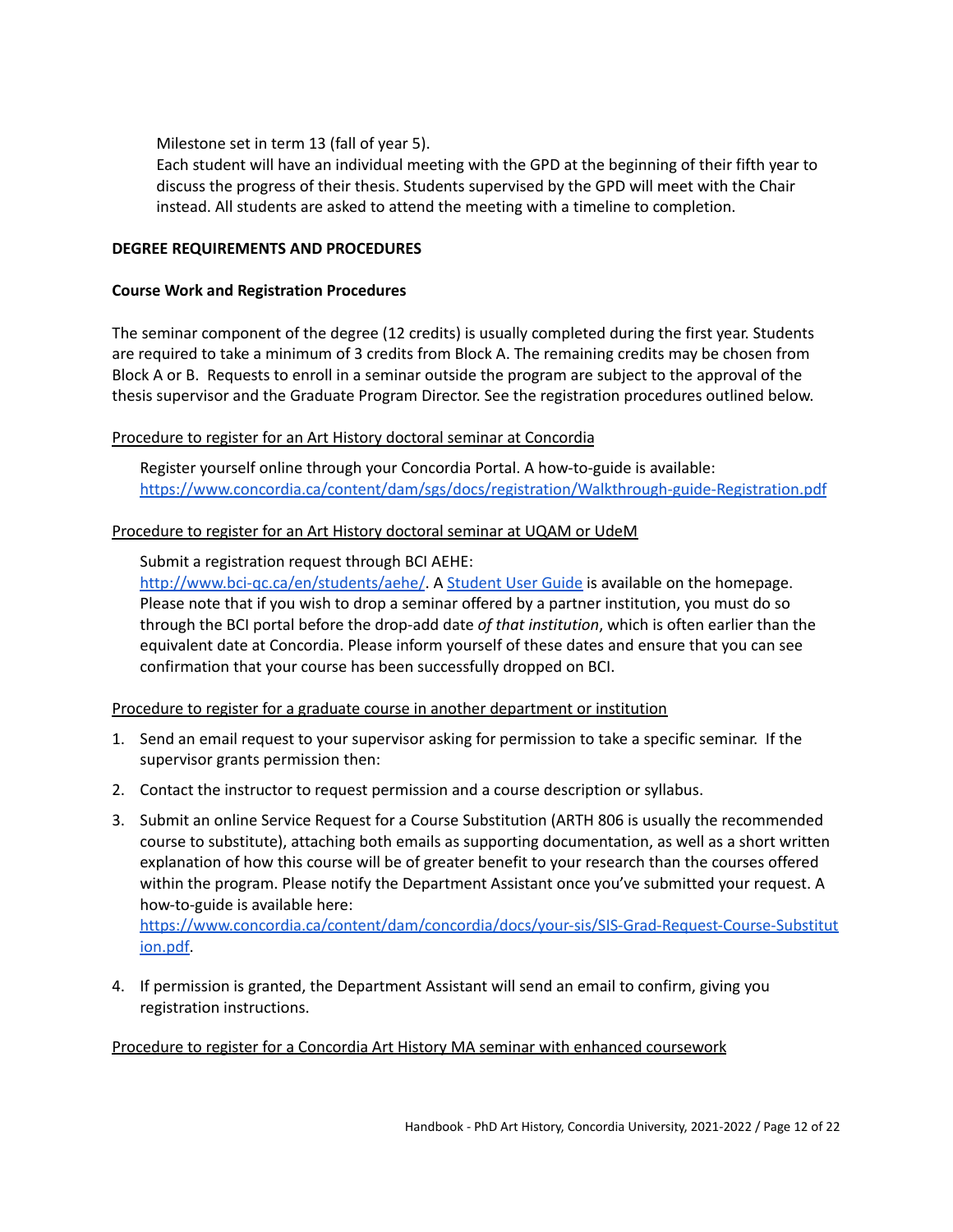Registration in doctoral seminars is preferred. MA seminars require a strong justification.

- 1. Send an email request to your supervisor asking for permission to take a specific MA seminar in lieu of a Block B PhD seminar. If your supervisor grants permission then:
- 2. Send an email request to the instructor forwarding the supervisor's permission to join the seminar and explaining that you will require an enhanced assignment structure to obtain doctoral credit. This may consist of additional assignments and/or longer assignments. (The instructor may consult with GPD if they wish). If the instructor grants permission then:
- 3. Submit an online Service Request for a Course Substitution (ARTH 806 is usually the recommended course to substitute), attaching both emails as supporting documentation. Please notify the Department Assistant once you've submitted your request. A how-to-guide is available here: [https://www.concordia.ca/content/dam/concordia/docs/your-sis/SIS-Grad-Request-Course-Substitut](https://www.concordia.ca/content/dam/concordia/docs/your-sis/SIS-Grad-Request-Course-Substitution.pdf) [ion.pdf.](https://www.concordia.ca/content/dam/concordia/docs/your-sis/SIS-Grad-Request-Course-Substitution.pdf)
- 4. If permission is granted, the Department Assistant will send an email to confirm, giving you registration instructions. The instructor should provide you with an individualized syllabus on the first day of class, which sets out the enhanced assignment structure.

### <span id="page-12-0"></span>**Research Tutorial and Thesis Proposal Guidelines** (ARTH 820)

The Research Tutorial *(Atelier de recherche)* is an intensive course of individualized study directed by your supervisor and geared to the production of your thesis proposal. It is typically taken after your seminars are finished, but supervisors may occasionally advise completing the tutorial earlier.

The thesis proposal is a 30- to 40-page document, double spaced, plus a bibliography and 20 annotations.

Because of the unique character of every dissertation, both the content and format of the thesis proposal will vary from student to student, and you should consult closely with your supervisor in order to construct a proposal that will best meet the exigencies of your research. All proposals should include the following types of information, though it need not necessarily be organized under these headings:

- A description of the topic
- A statement of its significance (Why is it important to undertake this study?)
- A statement of objectives (What will you accomplish?)
- A description of your *corpus*, or the body of material you will be studying (e.g. artworks, artefacts, archival documents, written texts)
- A discussion of your methodology, including research methods and theoretical framework
- A discussion of the intellectual context for your work, including how your research relates to existing scholarship
- A thesis plan
- A combined bibliography including annotations on the twenty most significant sources for your research, and standard bibliographic references for the remaining sources. Primary and secondary sources should be distinguished. The bibliography is not included in the page limit.

Once your supervisor has approved your thesis proposal, they will circulate it to the other members of the student's advisory committee (see below), and may invite committee members to request changes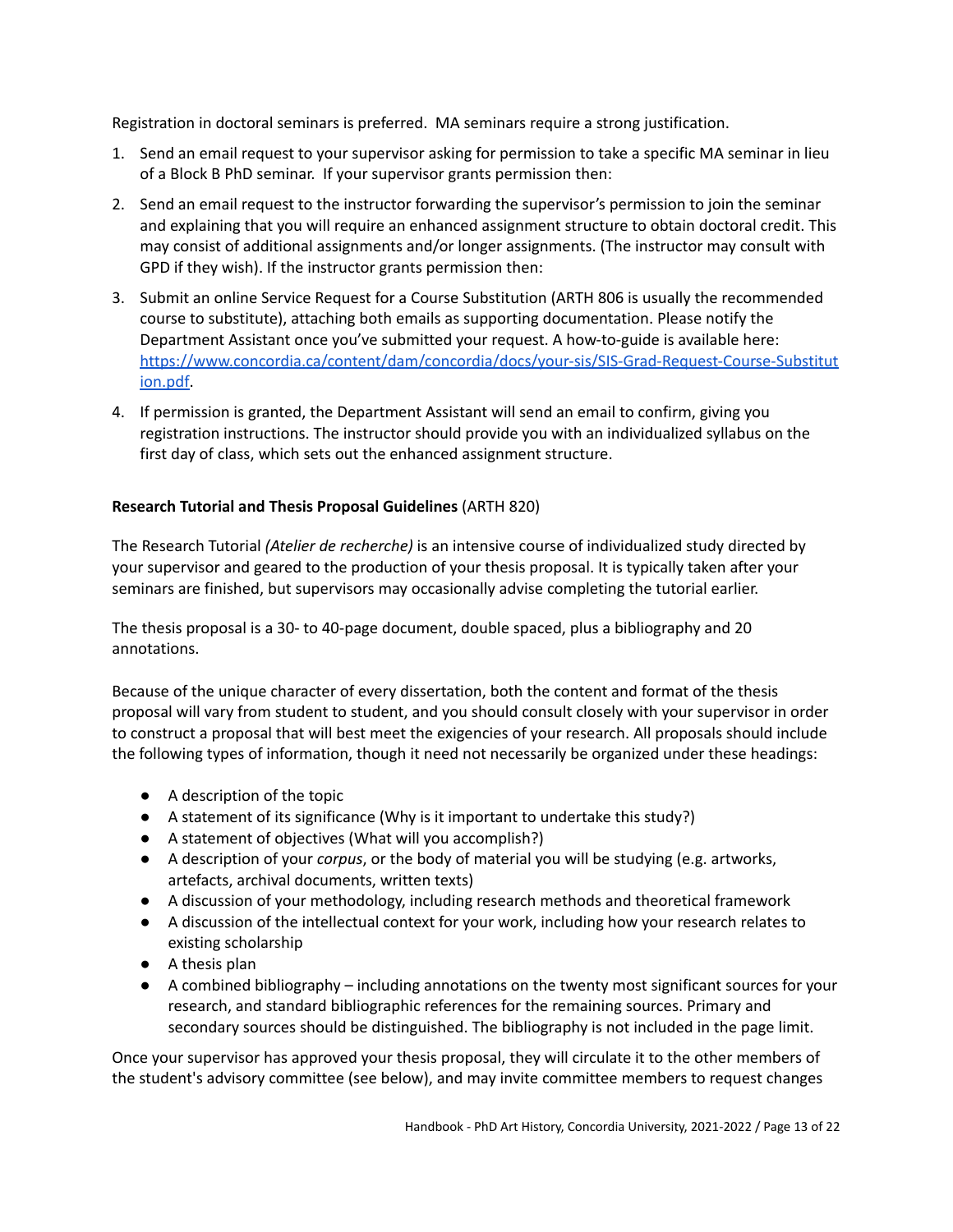or add recommended readings to the bibliography. Once finalized, the bibliography and proposal establish the framework for your comprehensive examinations. The grade for the Research Tutorial is determined by your supervisor, who must sign a grade activity report form. Please follow up with the Department Assistant to ensure that your grade activity report form has been submitted to SGS.

### <span id="page-13-0"></span>**Thesis Committee**

You will be supervised by your thesis supervisor, who is assisted by a Thesis Committee made up of your supervisor (or co-supervisors) and two other professors. At least one of these committee members should normally be from one of our partner institutions. Your committee is constituted at the beginning of the *Atelier de recherche*. Your supervisor will invite the members of your committee to participate, but you can expect to be actively involved in the process of researching, suggesting and discussing possible candidates. The GPD and Interuniversity Committee can also offer input. If no committee member from a partner department is envisaged, the supervisor must provide a written rationale to the GPD who will bring it forward to the Interuniversity Committee. Such requests are exceptional.

### <span id="page-13-1"></span>**Comprehensive Exam Guidelines** (ARTH 808)

Following the completion of the Research Tutorial you must successfully pass two examinations – one written and one oral. These examinations are based on the work prepared in the Research Tutorial, which establishes a bibliography focused on theoretical and methodological issues pertinent to the student's specific area of study and includes an extensive thesis proposal. The exams are intended to verify whether you are sufficiently prepared to undertake the writing of a thesis. Grades are assigned on a PASS/FAIL basis. Students who fail either of these examinations must take both of them a second time during the following semester. Those failing the second attempt will be withdrawn from the program. The exams are scheduled by the supervisor in consultation with the student, typically 7 to 10 days apart. The supervisor contacts the other examiners and arranges a location for the oral exam.

### <span id="page-13-2"></span>*Written Examination*

This consists of a take-home examination written within a seventy-two hour period. The supervisor coordinates with committee members, providing a copy of these guidelines and devising a set of three questions, typically one from each member. On the day of the examination the supervisor will email these questions to you, cc'ing the entire committee, the GPD and the Department Assistant. You will respond to one of the questions, and return it by email within seventy-two hours to the committee members, the GPD and the Department Assistant. Your answer should be 15 pages in length, double-spaced and typed. The grade is assigned, on a pass/fail basis, by the primary supervisor in consultation with committee members. The committee may, if it wishes, choose to provide comments to the student at this point. You must pass your written examination before you are permitted to proceed to the oral.

### <span id="page-13-3"></span>*Oral Examination*

The examination lasts 2 to 3 hours. You will be asked to respond to the two questions that you did not answer during the written exam, as well as any questions the committee may have about the thesis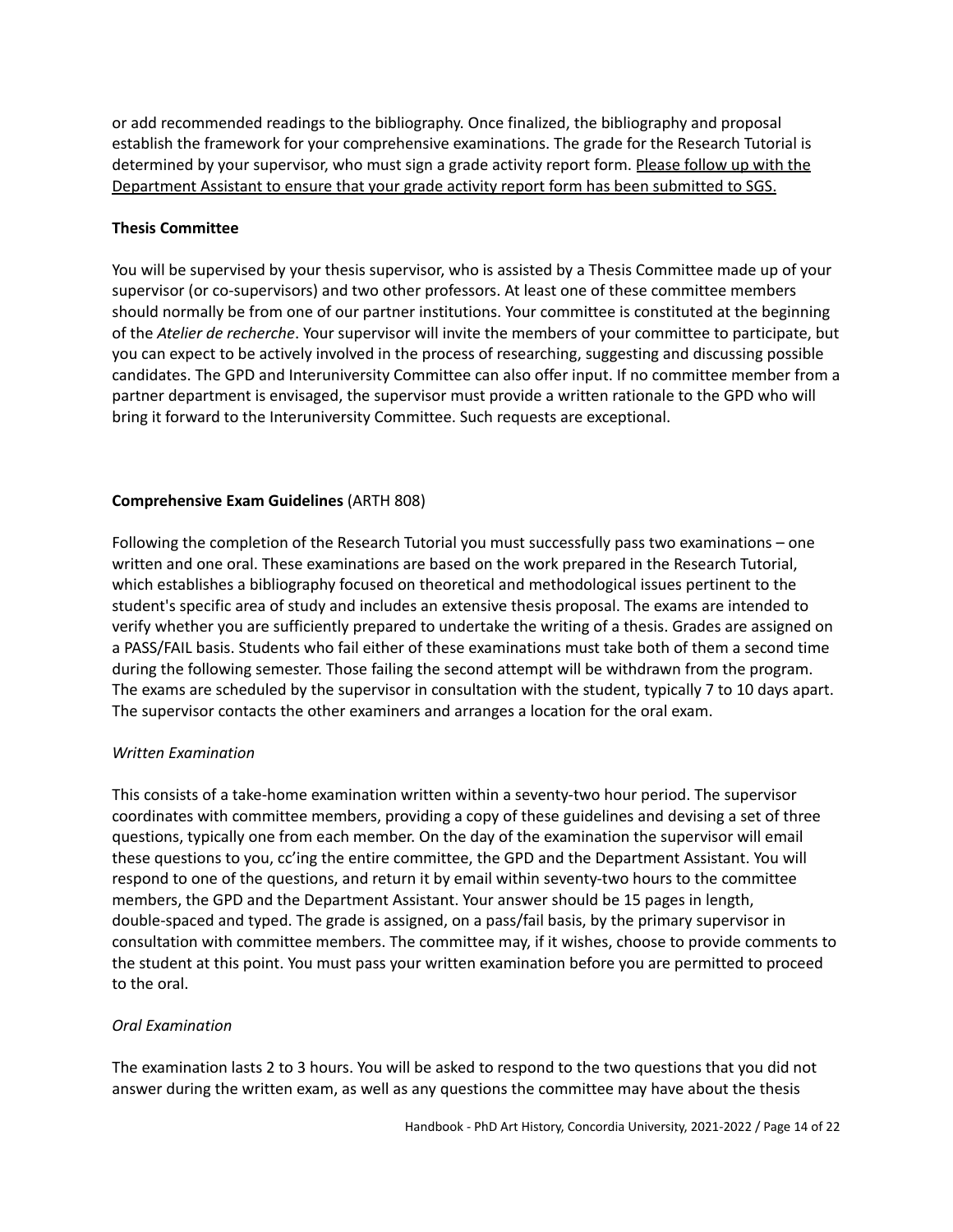proposal more generally. You may wish to have a PowerPoint to support your answers, or the discussion of your thesis more broadly. This examination is also an important opportunity for discussion, during which you will receive feedback and guidance about your thesis. After the examination is complete, the committee meets to decide a pass/fail grade for the examinations as a whole. If the exams have been successful, your supervisor will sign a grade activity report and you will be admitted to candidacy. Please follow up with the Department Assistant to ensure that the grade activity report has been submitted to SGS.

# <span id="page-14-0"></span>**Doctoral Forum** (ARTH 807)

The doctoral forum brings together faculty and students from the Interuniversity Program with the aim of fostering an intellectual exchange within our research community. During the course of your studies, you will publicly present a representative aspect of your research and discuss your work-in-progress with professors and colleagues. This presentation is evaluated on a pass/fail basis. The forum is held twice yearly, on the first Fridays of April and December. Regular attendance is expected of all students.

### <span id="page-14-1"></span>*Guidelines*

Students undertake the forum after their comprehensive examinations and once they have completed writing a portion of their thesis (generally within the year following the comprehensive exams). Presentations are 30 minutes (max. 3750 words) and are followed by a 30-minute discussion, moderated by the forum chair. The presentation should briefly outline the main objectives of the thesis – its contribution to knowledge – before delving into a case study, chosen and justified as exemplary of the project. Students must time their papers prior to delivery and not exceed the 30 minutes allotted.

In order to foster intellectual exchange and scholarly community, students presenting at the doctoral forum are asked to be present for its entirety, and not only for their own segment of the day.

### <span id="page-14-2"></span>*Evaluation*

Student presentations are evaluated on a pass/fail basis by a jury composed of three professors. The jury may comment on any aspect of the student's presentation, but evaluation will be based primarily on the candidate's ability to present his or her research publicly, and on the rigour of the analysis offered. Does the presentation clearly communicate the candidate's fundamental questions, ideas, and conclusions? Does its case study offer a coherent and convincing development of the intellectual project that sustains the thesis as a whole?

### <span id="page-14-3"></span>*Procedures and Timeline*

Students wishing to present at the forum should first obtain permission from their supervisors and then send their name and title to their Graduate Program Director by October 15 (for the December presentation) or February 15 (for the April presentation). Please consider this as a firm commitment to present, only to be broken in case of illness or true emergency.

Three weeks before the forum, the Program Director sends the names and email addresses of the jury members to participating students. Two weeks before the forum, students forward their text to each of the jury members (including notes, bibliography, and any necessary appendices, such as the thesis plan).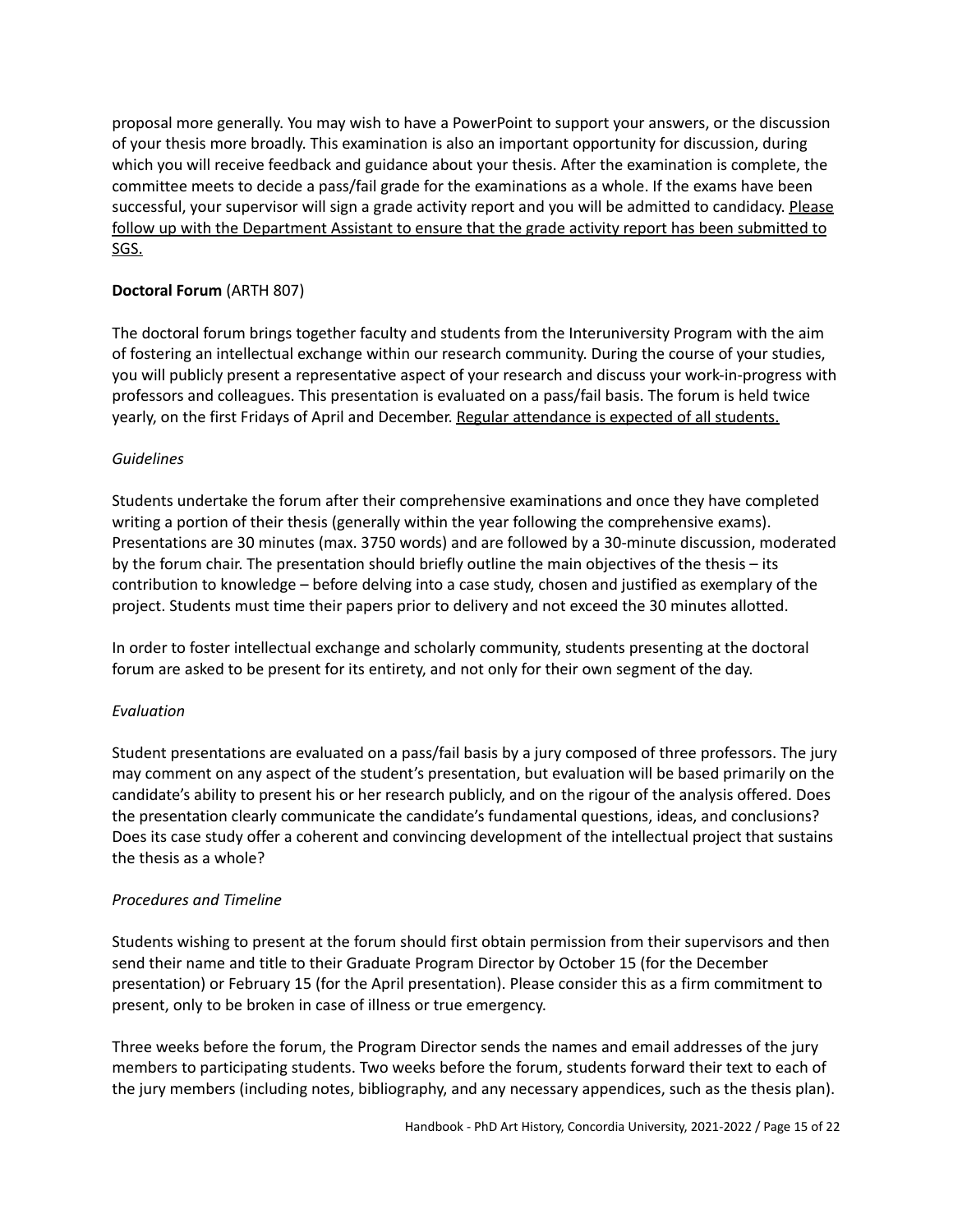After the forum, a written report from the members of the jury will be sent to the student by the Program Director, typically within two weeks. The Department Assistant will formally register you for ARTH 807 after you have successfully presented your work.

# Please forward confirmation of your passing grade to the Department Assistant, who will submit a grade activity report on your behalf.

### <span id="page-15-0"></span>**Thesis**

### <span id="page-15-1"></span>*Writing and Research*

All students are encouraged to begin the process of research as soon as possible during their doctoral studies, to form a writing group for support, and *to write every day*. Students are well advised to combine research and writing, rather than undertaking them in two completely separate blocks. Remember, it is highly unlikely that you will fail to finish your PhD because you haven't done enough research; writing is the biggest hurdle you will face, and it must begin even as your research is ongoing.

### <span id="page-15-2"></span>*Thesis Requirements*

There is no official length mandated, but most theses are between 250 and 350 pages, or roughly 82,000 115,000 words, based on 330 words/page, double spaced, Calibri/Arial 11 pt or Times New Roman 12 pt font or their equivalent. This length is exclusive of notes. Citation Style is Chicago or MLA; footnotes rather than endnotes are expected

### <span id="page-15-3"></span>*Thesis Completion and Submission*

The Thesis Preparation Guide is your main reference: [http://www.concordia.ca/content/dam/sgs/docs/handbooks/thesispreparationguide.pdf.](http://www.concordia.ca/content/dam/sgs/docs/handbooks/thesispreparationguide.pdf)

Theses may be submitted *at any time* during the academic year. Students who hope to graduate at a particular convocation must meet thesis submission deadlines established by the Department with final Spectrum submission deadlines of 1 September (fall convocation) or 1 April (spring convocation). Those hoping to avoid fees for the winter term must submit their thesis on Spectrum by December 31. Official thesis submission deadlines are available online:

<http://www.concordia.ca/students/graduate/graduate-academic-dates.html>.

Students are encouraged to submit their thesis well in advance to allow the examiners as much time as possible to read and evaluate the thesis. There must be at least a six-week period between the date of submission and the thesis defence.

### <span id="page-15-4"></span>*Thesis Examination Committee*

The Thesis Examination Committee is composed of five individuals, including the thesis supervisor, the two other members of the student's committee, an examiner internal to Concordia but outside the Art History department (external-to-program examiner), and one external examiner from outside the three departments. In cases of co-supervision, six individuals will normally be present.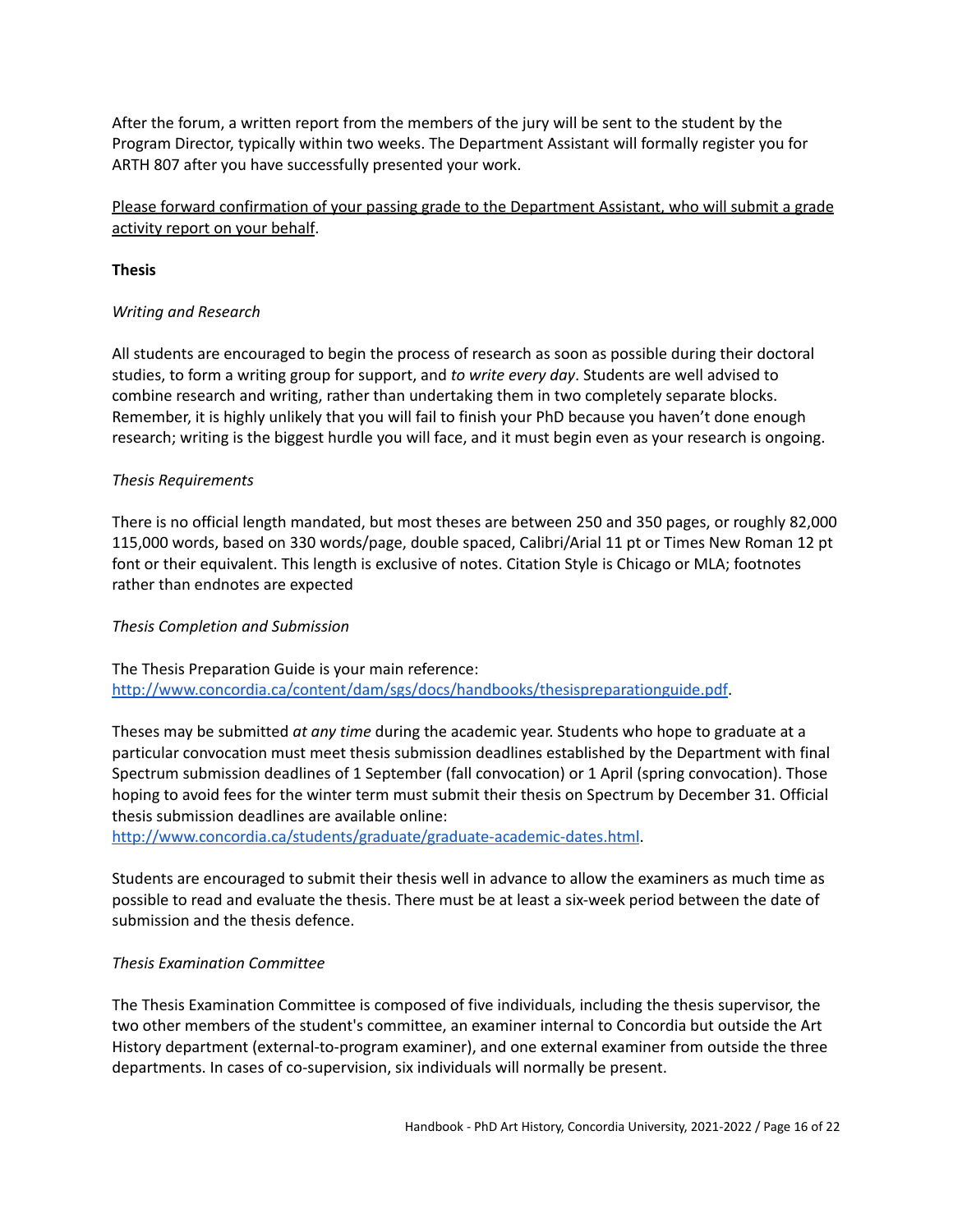Members of the Examination Committee will be selected by the thesis supervisor in conjunction with the student. The supervisor contacts and invites the examiners to participate, and determines an appropriate date for the thesis defence. Once the committee is in place, the supervisor completes the Doctoral Thesis Examination Committee Form and submits it to the department ensuring that there is time for the department to forward it to the School of Graduate Studies. Submission of the form must be done prior to or concurrent with the first submission of the thesis, and in all cases a minimum of 6 weeks prior to the defence.

The form is available here:

[http://www.concordia.ca/content/dam/sgs/docs/forms/doctoralexaminationcommittee.pdf.](http://www.concordia.ca/content/dam/sgs/docs/forms/doctoralexaminationcommittee.pdf)

Under no circumstances should students communicate with the members of their committee directly. It is the GPD's responsibility to find a chair, external to the examining committee, and the Department Assistant books a room. This information may be provided to SGS after the submission of the form, if necessary. Formal invitation and regulations are sent to the examination committee members by the School of Graduate Studies.

The School of Graduate Studies sends an electronic copy of the thesis to the External Examiner(s) and the External-to-Program Examiner. All members of the examination committee, including the thesis supervisor, submit an Examiner's Preliminary Report to the Thesis Office, at least two weeks prior to the defence. The external examiner is also requested to submit a two-page detailed report on the thesis.

### <span id="page-16-0"></span>*The Defence*

The thesis is defended orally before the Thesis Examination Committee. The Chair ensures that all regulations are properly followed. The defence is a public forum, and students are encouraged to invite friends and family. It begins with an oral presentation of the thesis by the student, typically lasting 30 minutes. Each examiner then asks questions which the student answers. The questions are posed and answered formally. The final decision of the Examining Committee is based both on the thesis itself and the candidate's ability to defend it.

### <span id="page-16-1"></span>**Additional Language Requirement**

During the course of their studies, candidates must also demonstrate their understanding of an additional language relevant to their thesis research or to the program as a whole. See the Language Requirement and Protocols section on page 7 for more information.

# <span id="page-16-2"></span>**SERVICE REQUESTS (STUDENT REQUESTS)**

Students may submit service requests through their Student Center under "Research Activities". Full details and how-to guides are available here:

<https://www.concordia.ca/sgs/resources/service-requests.html>

After submitting a service request, please inform the Department Assistant so they can follow-up.

Common service requests include change of status, late registration or withdrawal, leaves of absence, and time limit extensions, but there are many others.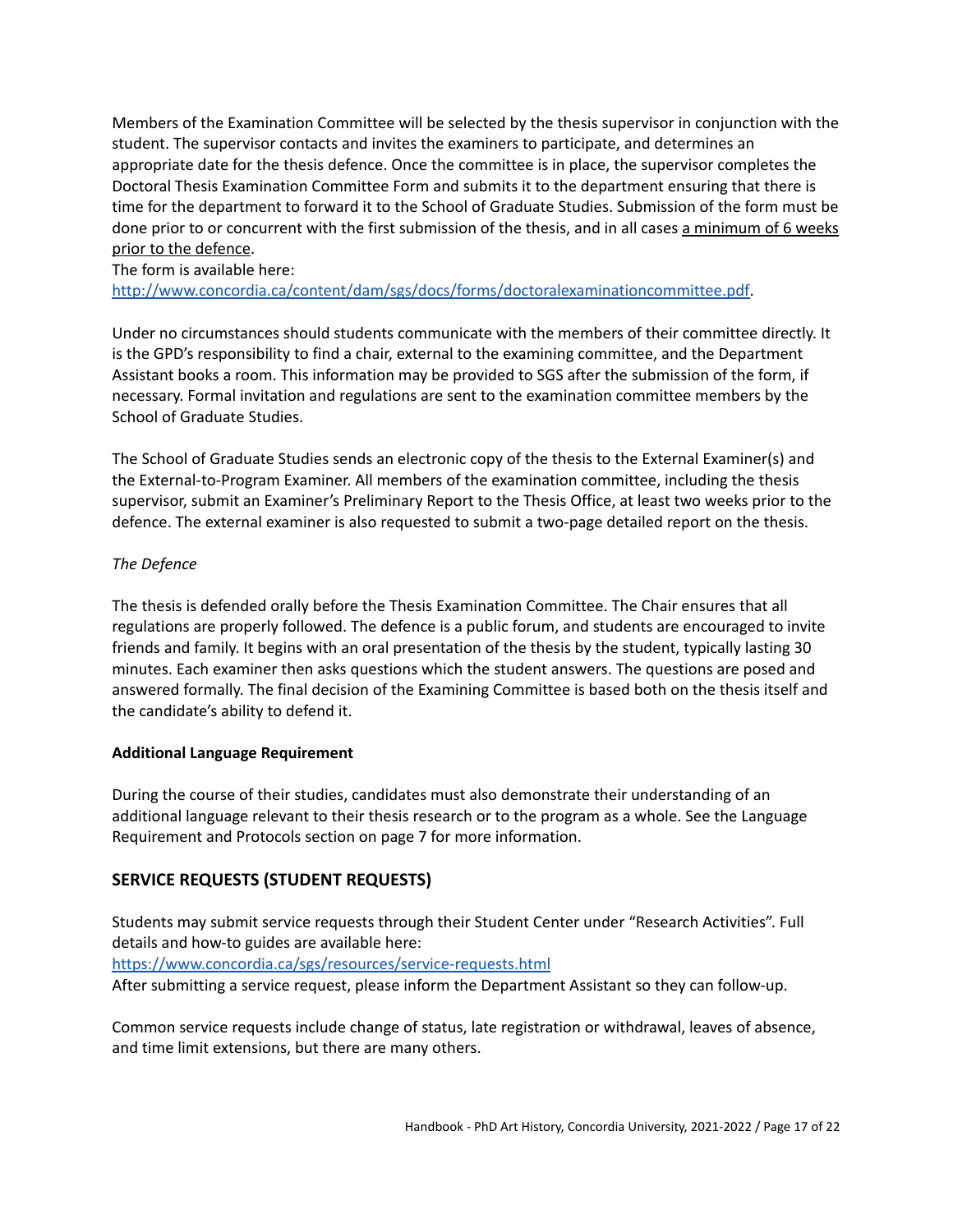#### <span id="page-17-0"></span>**Leaves of Absence**

Graduate students who wish to temporarily discontinue their studies for one term or more may request a leave of absence from their program. Students may not graduate with a Leave of Absence in their graduating term. A leave from a program of study may have implications for students receiving awards, loans or bursaries; students should check the regulations for their awards, loans or bursaries.

### Types of leaves:

*Leave without access*: During a leave without access, a student will not have access to library, university or student services. No fees will be charged.

*Leave with access*: During a leave with access, a student will have access to library, university and student services. Leaves with access are granted only under exceptional circumstances. A flat service fee of \$150 per term will be charged.

*Parental leave*: All graduate students are entitled to parental leave of up to three consecutive terms during their program of study on the occasion of the birth or adoption of a child. The student will have access to library, university and student services. Students holding a Concordia Fellowship will receive a deferral of their fellowship for the period of leave. In the case of other fellowships, the regulations of the granting agencies will apply. No fees will be charged.

### <span id="page-17-1"></span>**Time Limit Extensions**

Exceptionally, students who require an additional term (or terms) in which to complete their thesis may apply for a time limit extension. Approval of the request is contingent on the student's steady and demonstrable progress.

TLE requests should be submitted through the student portal at least 3 months in advance of the time limit (typically by June 1).

The process of securing the department's support begins much earlier, however. At the beginning of their 6th year, all students should revise their formal plan to completion and meet with their supervisors to assess whether a TLE is likely to be necessary. If it is, students should contact the GPD immediately and submit their revised plan to completion. To secure the department's support for a TLE at the end of year 6, it is important that students meet the goals established at the beginning of that year.

Should subsequent TLEs be required, requests should be submitted through the student portal four weeks in advance. A revised plan to completion must be submitted as supporting documentation.

# <span id="page-17-2"></span>**SUPPORT AND RESOURCES**

### <span id="page-17-3"></span>**Student Hub**

Information about most university services and resources - including Health Services, Counselling and Development, and the Sexual Assault Resource Centre - is centralized through the Student Hub, <https://www.concordia.ca/students/graduate.html>.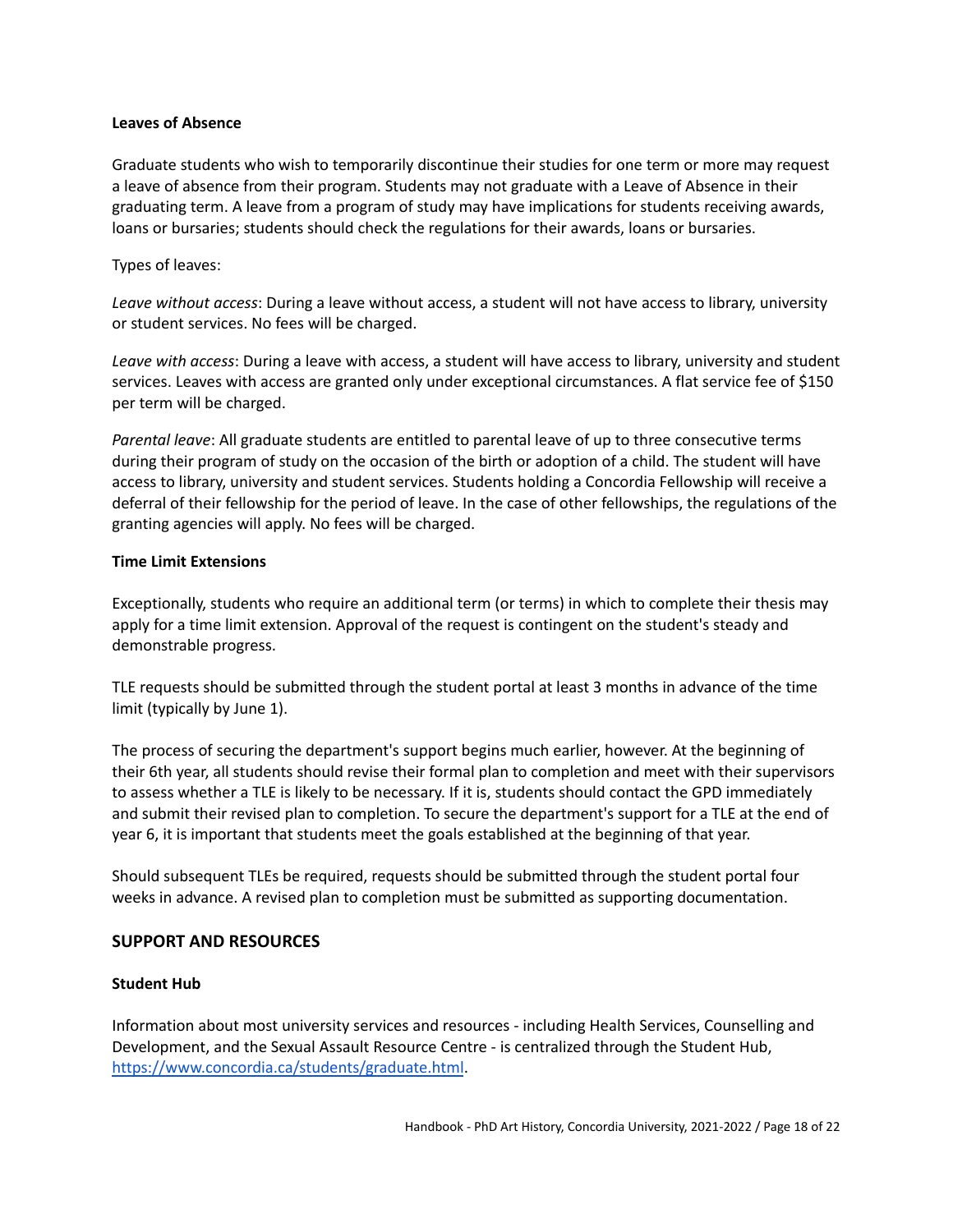### <span id="page-18-0"></span>**Accessibility**

Concordia supports students with a variety of disability conditions through the Access Centre for Students with Disabilities, <http://www.concordia.ca/students/accessibility.html>.

The Art History department and the VCR are accessible to nursing mothers. Contact the GPD for details.

### <span id="page-18-1"></span>**Opus Cards**

Full-time students are eligible for reduced-fare opus cards: <https://www.concordia.ca/students/birks/opus-transit-card.html>.

### <span id="page-18-2"></span>**Libraries**

The Concordia Libraries offer important resources to graduate students, including a BCI card that will enable you to borrow books at other university libraries (McGill, U de M, UQAM), Inter-Library Loans for materials not held by Concordia, and study carrels. One-on-one consultations with the Fine Arts Librarian, John Latour [\(john.latour@concordia.ca\)](mailto:john.latour@concordia.ca), are also available.

The library at the Musée d'art contemporain (Médiathèque, which may be accessed via CUBIQ's advanced search by selecting 'Musée d'art contemporain de Montréal' under 'Bibliothèque' at <https://www.cubiq.ribg.gouv.qc.ca/advancedsearch/:new>) is a valuable resource, as is Artexte Documentation Center (see <http://www.artexte.ca>). These are both excellent places to conduct research on modern and contemporary art; if your research concerns architecture, then you will probably want to consult the Canadian Center for Architecture's world-class library and archives (by appointment). If you simply need quiet space in which to work, the Archives Nationales du Québec on Viger Street near Berri has particularly congenial facilities.

### <span id="page-18-3"></span>**The School of Graduate Studies**

SGS is located in the GM building, room 930. Among the offices it houses are the Graduate Awards Office (ext. 3801/3816) and the Thesis Office (ext. 3812).

### <span id="page-18-4"></span>**Access to Technology**

Active Concordia students have access to Office 365 Education (a collection of services that allows you to collaborate and share your schoolwork). The services are available for free and include an email address, Office online (Word, PowerPoint, Excel, and OneNote), 1 TB of OneDrive storage, Yammer, and SharePoint sites. The subscription also allows you to install the full suite of Office software on up to 5 computers and 5 mobile devices free of charge. For more information, see: <https://www.concordia.ca/it/services/office-365-education.html>

### <span id="page-18-5"></span>**Thesis Writing Spaces**

Regular writing is the key to graduate student success, and having a dedicated working space is central to making that happen. Home is convenient, but may not offer the most conducive environment for concentrated daily work.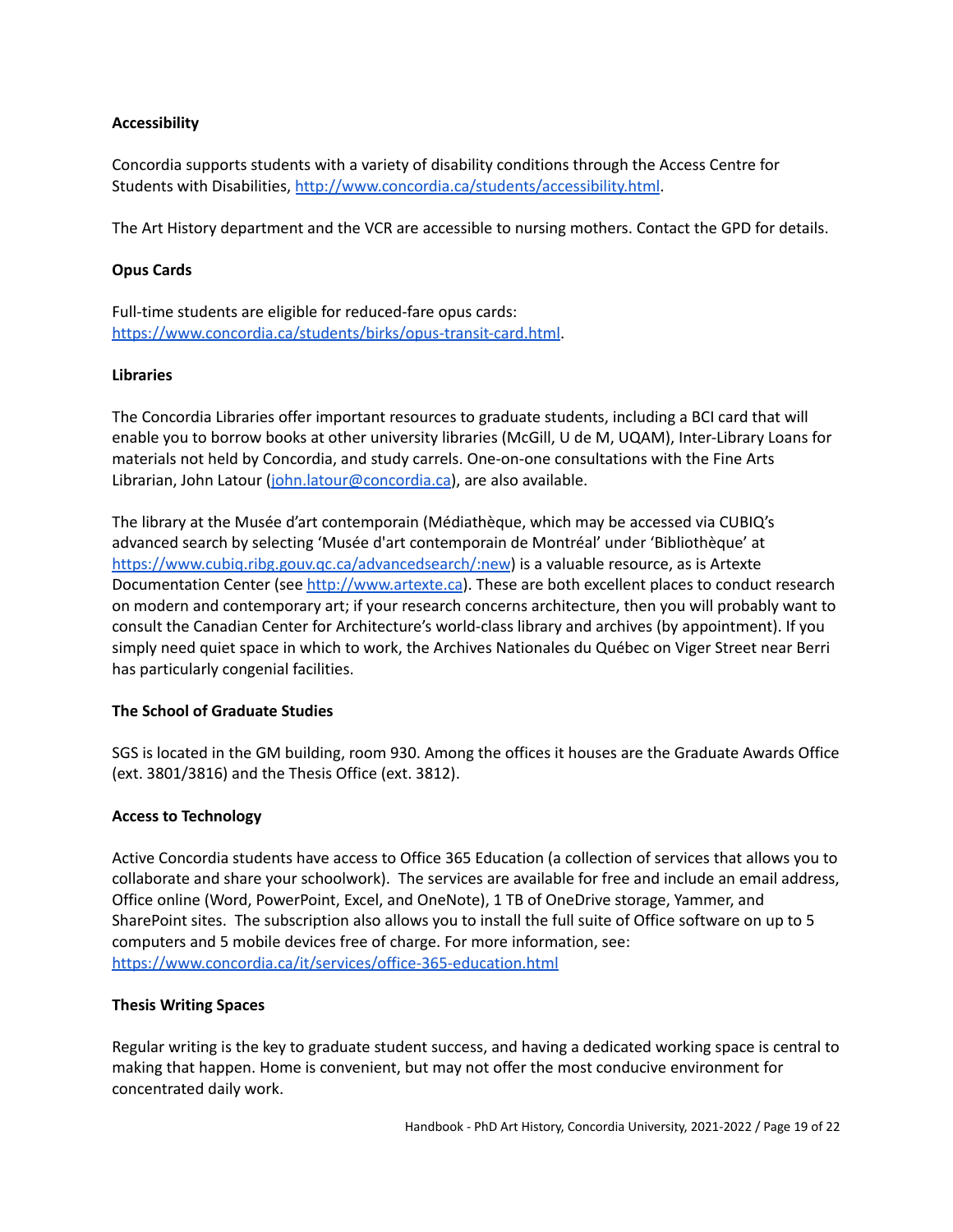#### *Art History Write-In*

In Winter 2022, should the University allow in person gatherings, the Jarislowsky Institute (EV 3.711) will be home to the Art History Write-In every Wednesday afternoon from 1 - 5 pm. Come for tea, cookies, and silent companionship in writing.

#### *Art History Graduate Student Lounge*

Space within the department to leave your bags and books, meet with other students, and plan projects. Suitability for writing varies, depending on usage. You will receive a key for this space.

#### *VCR (formerly the slide library)*

EV 3.703 Huge windows and a friendly, quiet space for students to work within the department. There is also a microwave and a fridge.

#### *FoFA Graduate Student Study Space*

A newly renovated and dedicated space for Fine Arts Graduate students with a private lounge area, a large study space, a kitchenette, a conference room, a small meeting room and a privacy area, as well as five research labs. Faubourg Building, FB 630, 1250 rue Guy. You need a key card to work in this space and can apply for it at: [https://www.concordia.ca/finearts/student-life/graduate-study-space.html.](https://www.concordia.ca/finearts/student-life/graduate-study-space.html)

#### *Espace Thèsez-vous*

A cooperative writing environment that fosters concentration, structure and a motivating community, helping students and researchers from all universities and fields of study reach new levels of productivity while writing their theses. 7640 Rue Lajeunesse, Montréal, QC H2R 2J2

#### *Webster Library*

A newly renovated space with a silent dissertation writing room and a graduate lounge as well as a bookable conference and teleconferencing room.

#### *Grey Nuns Reading Room:*

A beautiful and historic space in a Concordia heritage building. Grey Nuns Building (GN) A Wing, 1190 Rue Guy

#### *And a host of other spaces …*

The city also has many extraordinary library spaces where you can work regularly. Don't miss the Viger Avenue branch of the BANQ at 535 av. Viger Est – a showpiece of the Quebec government in a heritage building, with microwaves and lockers and a gorgeous cast iron reading room. The Birks Reading Room and the Islamic Studies Library on the McGill Campus are also splendid spaces.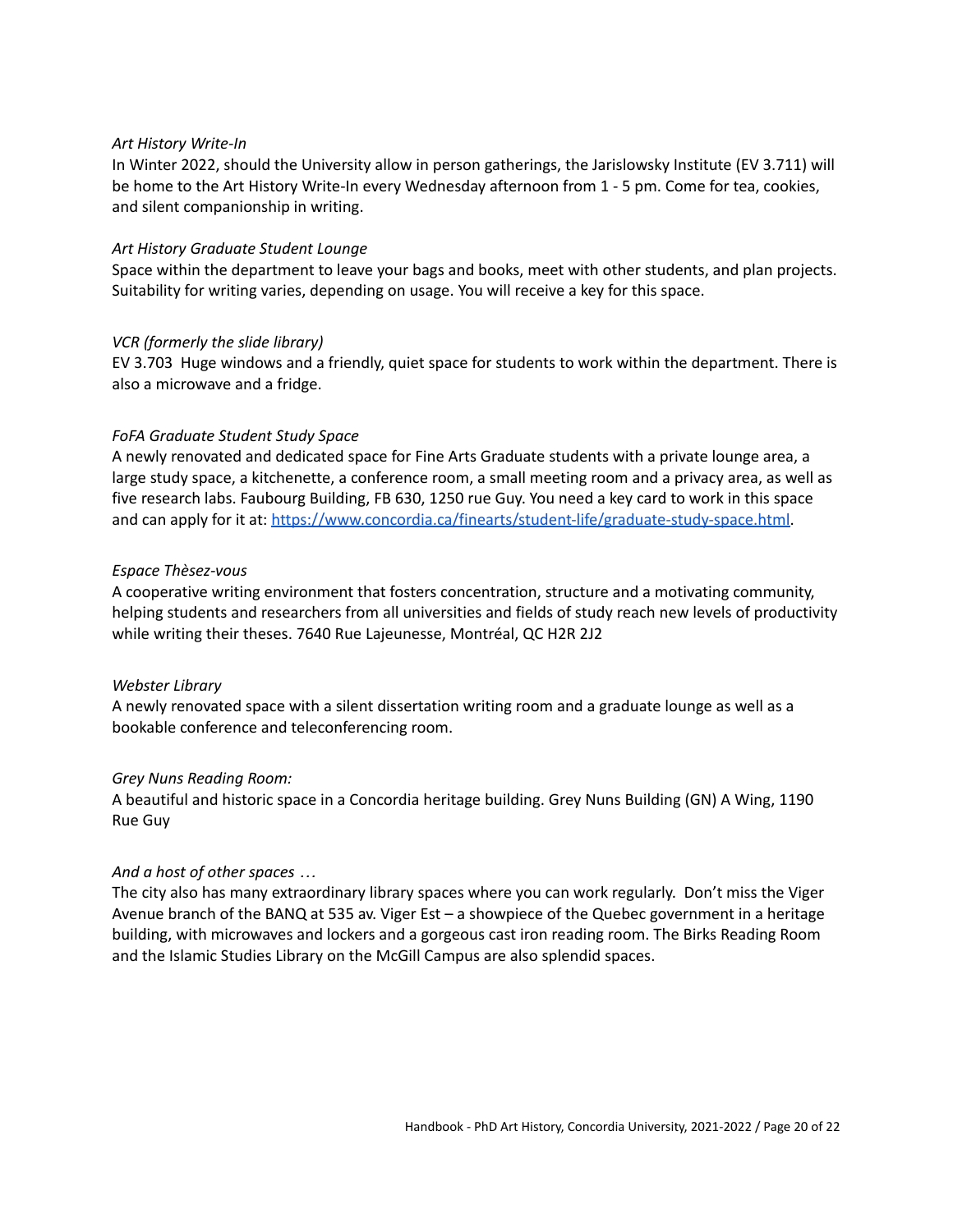<span id="page-20-0"></span>

| Standard | Fall                                                                                         | Winter                                                                                  | <b>Summer</b>                                                                             |  |
|----------|----------------------------------------------------------------------------------------------|-----------------------------------------------------------------------------------------|-------------------------------------------------------------------------------------------|--|
|          | ARTH 809 (A) (3cr) Séminaire Int. I                                                          | ARTH 810 (A) (3cr) Sém. Int. II                                                         | $\Box$ Thesis research goal: work on                                                      |  |
| Year 1   | $\Box$ ARTH - B (3cr)                                                                        | $\Box$ ARTH - B or Elective (3cr)                                                       | bibliography, annotations and intellectual                                                |  |
|          |                                                                                              |                                                                                         | context statement                                                                         |  |
|          | $\Box$ Oct: External Grant Applications                                                      | $\Box$ March: SGS Progress Report                                                       | $\Box$ Target date for goal:                                                              |  |
|          | $\Box$ Target graduation date:                                                               | $\Box$ Target graduation date:                                                          | $\Box$ Target graduation date:                                                            |  |
|          | $\Box$ Professional development goal(s) for year 1:                                          |                                                                                         |                                                                                           |  |
|          | Fall                                                                                         | Winter                                                                                  | <b>Summer</b>                                                                             |  |
|          | ARTH 820 (6cr) Research Tutorial                                                             | $\Box$ Schedule COMPS                                                                   | $\Box$ Thesis research and writing goal:                                                  |  |
| Year 2   | $\Box$ Target date for thesis proposal:                                                      | ARTH 808 (9cr) COMP EXAMS                                                               |                                                                                           |  |
|          | $\Box$ Finalize THESIS COMMITTEE in                                                          | $\Box$ 1 take-home written (3 days)                                                     |                                                                                           |  |
|          | conjunction with supervisor                                                                  | $\Box$ 1 oral                                                                           | $\Box$ Target date for goal:                                                              |  |
|          |                                                                                              | $\Box$ March : SGS Progress Report                                                      |                                                                                           |  |
|          | $\Box$ Target graduation date:                                                               | $\Box$ Target graduation date:                                                          | $\Box$ Target graduation date:                                                            |  |
|          |                                                                                              |                                                                                         |                                                                                           |  |
|          | $\Box$ Professional development goal(s) for year 2:                                          |                                                                                         |                                                                                           |  |
|          | Fall                                                                                         | <b>Winter</b><br>$\Box$ Teaching? (add a term to your degree).                          | <b>Summer</b>                                                                             |  |
| Year 3   | $\Box$ Teaching? (add a term to your degree).<br>$\Box$ Comps or thesis research and writing | $\Box$ Thesis research & writing goal:                                                  | $\Box$ Teaching? (add a term to your degree).<br>$\Box$ Thesis research and writing goal: |  |
|          | goal:                                                                                        | $\Box$ Target date for goal:                                                            |                                                                                           |  |
|          | $\Box$ Target date for goal:                                                                 | April: ARTH 807 (3cr) DOCTORAL                                                          | $\Box$ Target date for goal:                                                              |  |
|          | Human Research Ethics Review (if needed)                                                     | FORUM (for a 4 year degree)                                                             |                                                                                           |  |
|          | $\Box$ Target thesis submission date:                                                        | $\Box$ March: SGS Progress Report                                                       | $\Box$ Target thesis submission date:                                                     |  |
|          |                                                                                              | $\Box$ Target thesis submission date:                                                   |                                                                                           |  |
|          |                                                                                              |                                                                                         |                                                                                           |  |
|          | $\Box$ Professional development goal(s) for year 3:                                          |                                                                                         |                                                                                           |  |
|          | Fall                                                                                         | Winter                                                                                  | Summer                                                                                    |  |
|          | $\Box$ Teaching? (add a term to your degree).                                                | $\Box$ Teaching? (add a term to your degree).                                           | $\Box$ Teaching? (add a term to your degree).                                             |  |
| Year 4   |                                                                                              |                                                                                         |                                                                                           |  |
|          | $\Box$ Thesis writing goal (for a 4-year degree,<br>complete draft):                         | $\Box$ Thesis writing goal (for a 4-year degree,<br>editing and 2 <sup>nd</sup> draft): | $\Box$ Thesis writing goal: (for a 4-year<br>degree, initial submission 6 weeks before    |  |
|          |                                                                                              |                                                                                         | defence):                                                                                 |  |
|          | $\Box$ Target date for goal:                                                                 | $\Box$ Target date for goal:                                                            |                                                                                           |  |
|          | December: ARTH 807 (3cr) DOCTORAL                                                            | $\Box$ Confirm committee (for 4-year degree.)                                           | $\Box$ Target date for goal:                                                              |  |
|          | FORUM (alternate for a 4-year degree)                                                        | March: SGS Progress Report                                                              | $\Box$ Defence & revisions                                                                |  |
|          | $\Box$ Target thesis submission date:                                                        | $\Box$ Target thesis submission date:                                                   | □ 1 September: Final e-SUBMISSION                                                         |  |
|          |                                                                                              |                                                                                         | $\Box$ Target thesis submission date:                                                     |  |
|          |                                                                                              |                                                                                         |                                                                                           |  |
|          | $\Box$ Professional development goal(s) for year 4:<br>Fall                                  | Winter                                                                                  | Summer                                                                                    |  |
|          | $\Box$ TEACHING? (add a term to your degree).                                                | $\Box$ Teaching? (add a term to your degree).                                           | $\Box$ Teaching? (add a term to your degree).                                             |  |
| Year 5   |                                                                                              |                                                                                         |                                                                                           |  |
|          | $\Box$ Thesis writing goal (for a 5-year degree,                                             | $\Box$ Thesis writing goal (for a 5-year degree,                                        | $\Box$ Thesis writing goal: (for a 5-year                                                 |  |
|          | complete draft):                                                                             | editing and 2 <sup>nd</sup> draft):                                                     | degree, initial submission 6 weeks before                                                 |  |
|          |                                                                                              |                                                                                         | defence)                                                                                  |  |
|          | $\Box$ Target date for goal:                                                                 | $\Box$ Target date for goal:                                                            |                                                                                           |  |
|          |                                                                                              | $\Box$ Confirm committee (for 5 year degree.)                                           | $\Box$ Target date for goal:                                                              |  |
|          |                                                                                              | March: SGS Progress Report                                                              | $\Box$ Defence & revisions                                                                |  |
|          | $\Box$ Target thesis submission date:                                                        | $\Box$ Target thesis submission date:                                                   | □ 1 September: Final e-SUBMISSION                                                         |  |
|          |                                                                                              |                                                                                         | $\Box$ Target thesis submission date:                                                     |  |
|          | $\Box$ Professional development goal(s) for year 5:                                          |                                                                                         |                                                                                           |  |
|          | Fall                                                                                         | Winter                                                                                  | Summer                                                                                    |  |
|          | $\Box$ Thesis writing goal (for a 6-year degree,                                             | $\Box$ Thesis writing goal (for a 6-year degree,                                        | $\Box$ Thesis writing goal: (for a 6-year degree,                                         |  |
| Year 6   | Complete draft)                                                                              | editing and 2 <sup>nd</sup> draft):                                                     | initial submission 6 weeks before defence)                                                |  |
|          |                                                                                              | $\Box$ Target date for goal:                                                            |                                                                                           |  |
|          | $\Box$ Target date for goal:                                                                 | $\Box$ Confirm committee (for 6-year degree.)                                           | $\Box$ Target date for goal:                                                              |  |
|          |                                                                                              | March: SGS Progress Report                                                              | $\Box$ Defence & revisions                                                                |  |
|          | $\Box$ TARGET draft date:                                                                    | $\Box$ Target thesis submission date:                                                   | □ 1 September: Final e-SUBMISSION                                                         |  |
|          | $\Box$ Professional development goal(s) for year 6:                                          |                                                                                         |                                                                                           |  |
|          |                                                                                              |                                                                                         |                                                                                           |  |

# **Sequencing Options – PhD Art History**